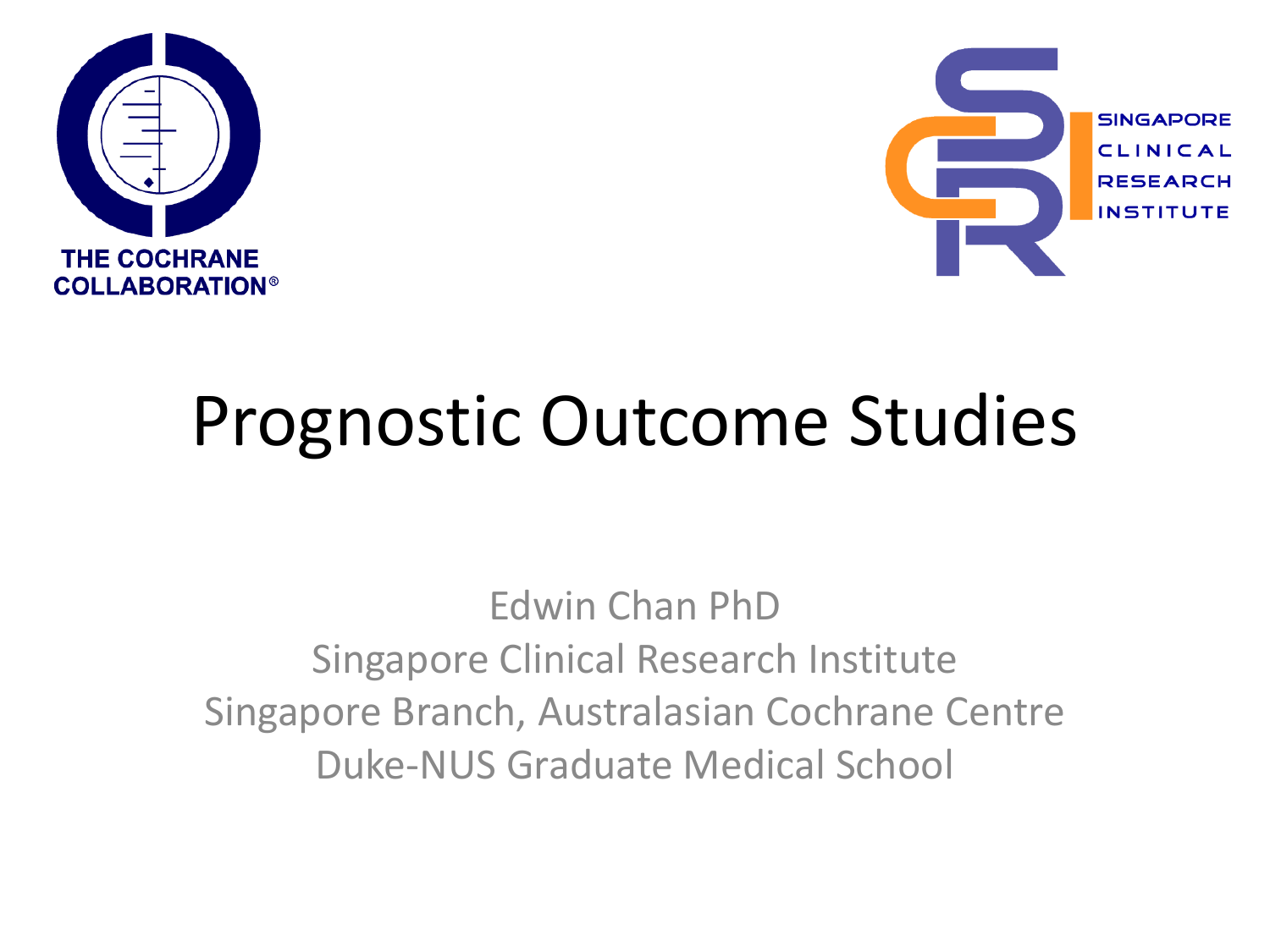### Contents

- Objectives
- Incidence studies (Prognosis)
- Risk factor studies (Prognostic factors)
- Clinical prediction rules (Prediction models)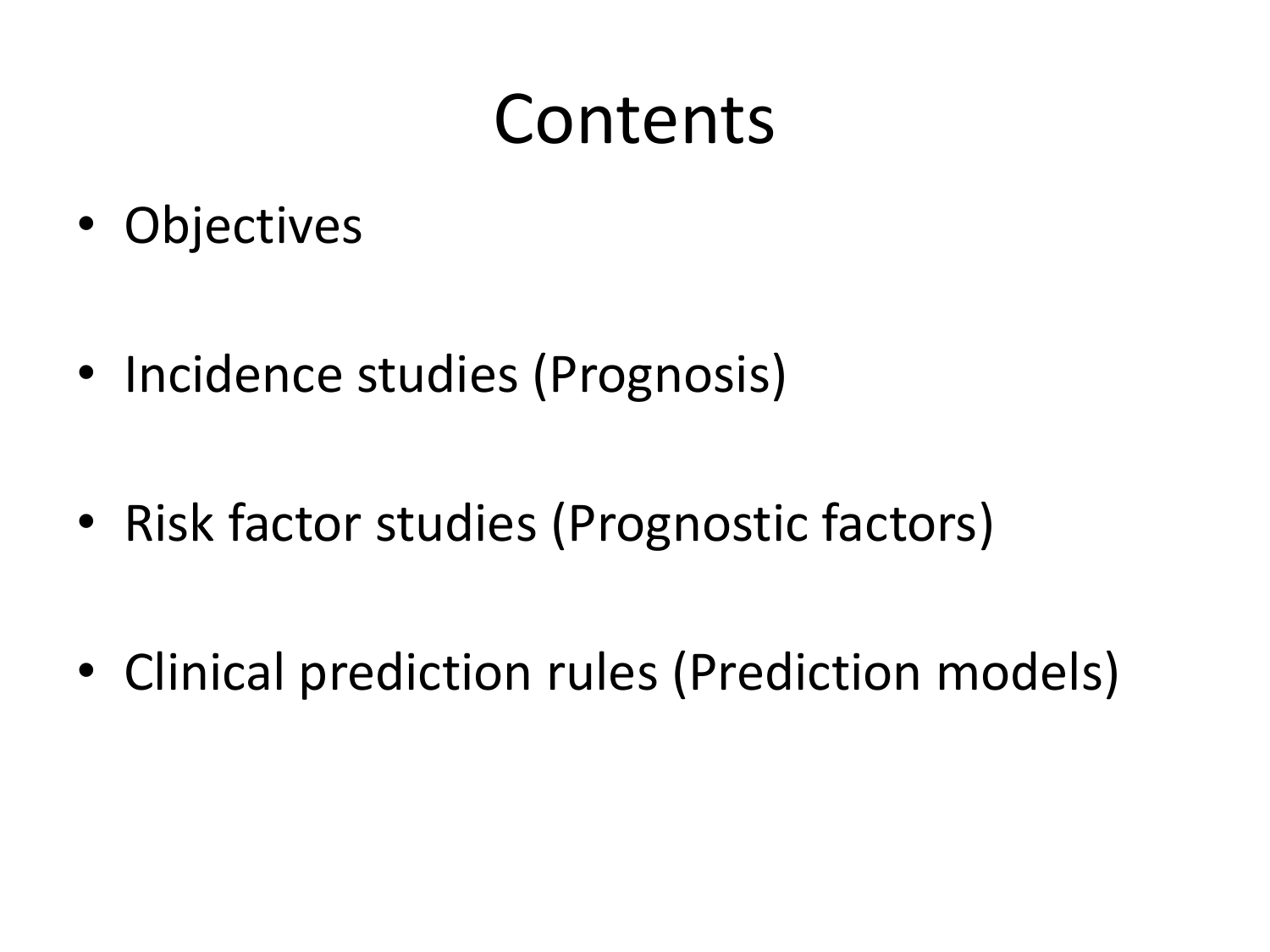# **Objectives**

- 3 common objectives
	- incidence of outcome studies are follow-up studies describing the incidence risk or rate of an outcome in a defined cohort
	- risk factor studies are interested in measuring the strength of particular prognostic factor(s)
	- risk prediction studies are interested in developing a prognostic model to predict future outcome risk of patients with given levels of risk factors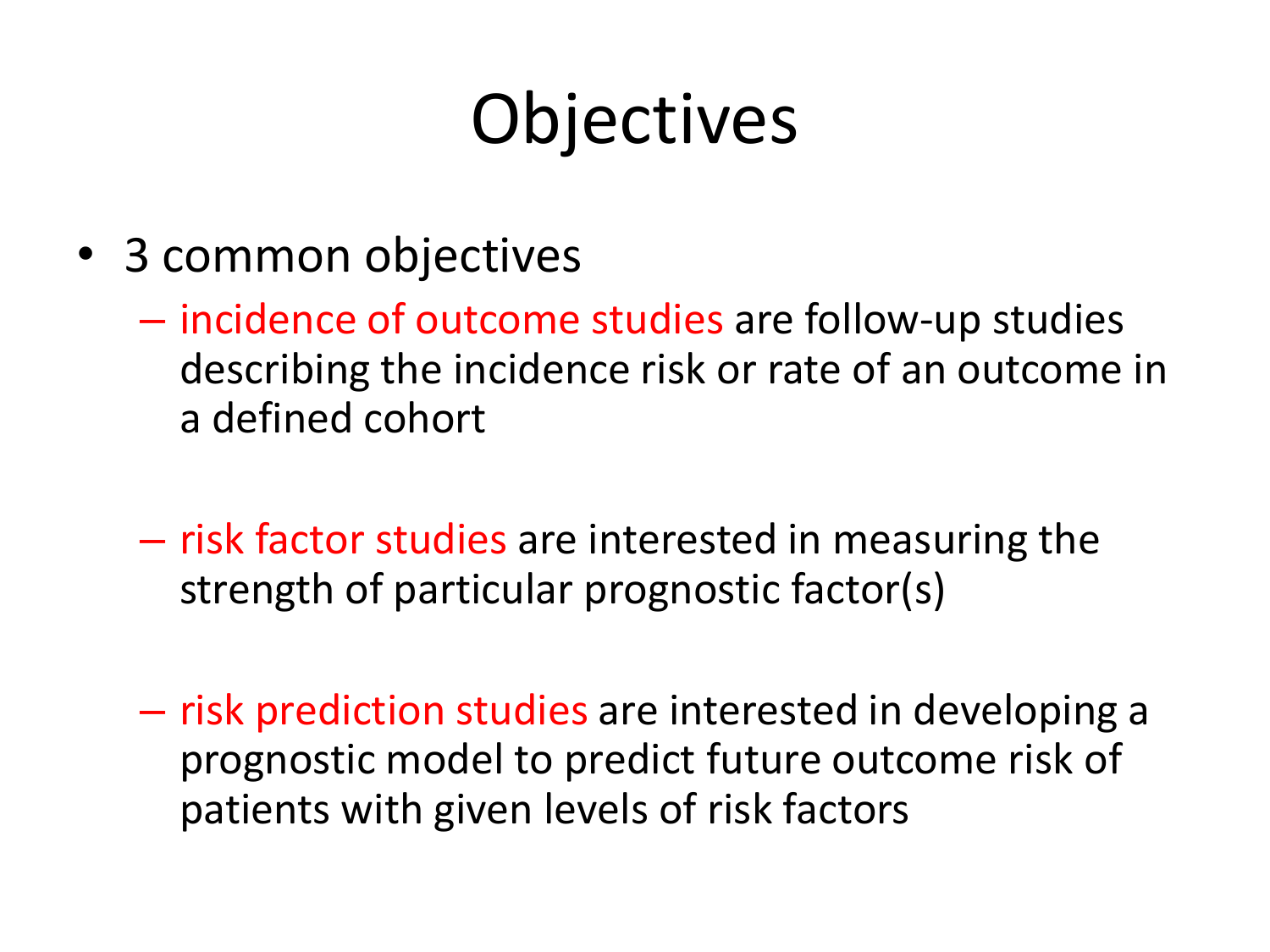### Incidence studies

- Primary aim is to describe the "burden" of future disease/outcome e.g.
	- the incidence of a disease in an exposed cohort
	- the incidence of an outcome in a treated cohort
- Example:

**Objective** To determine the short-term risk of stroke and other adverse events after emergency department (ED) diagnosis of TIA.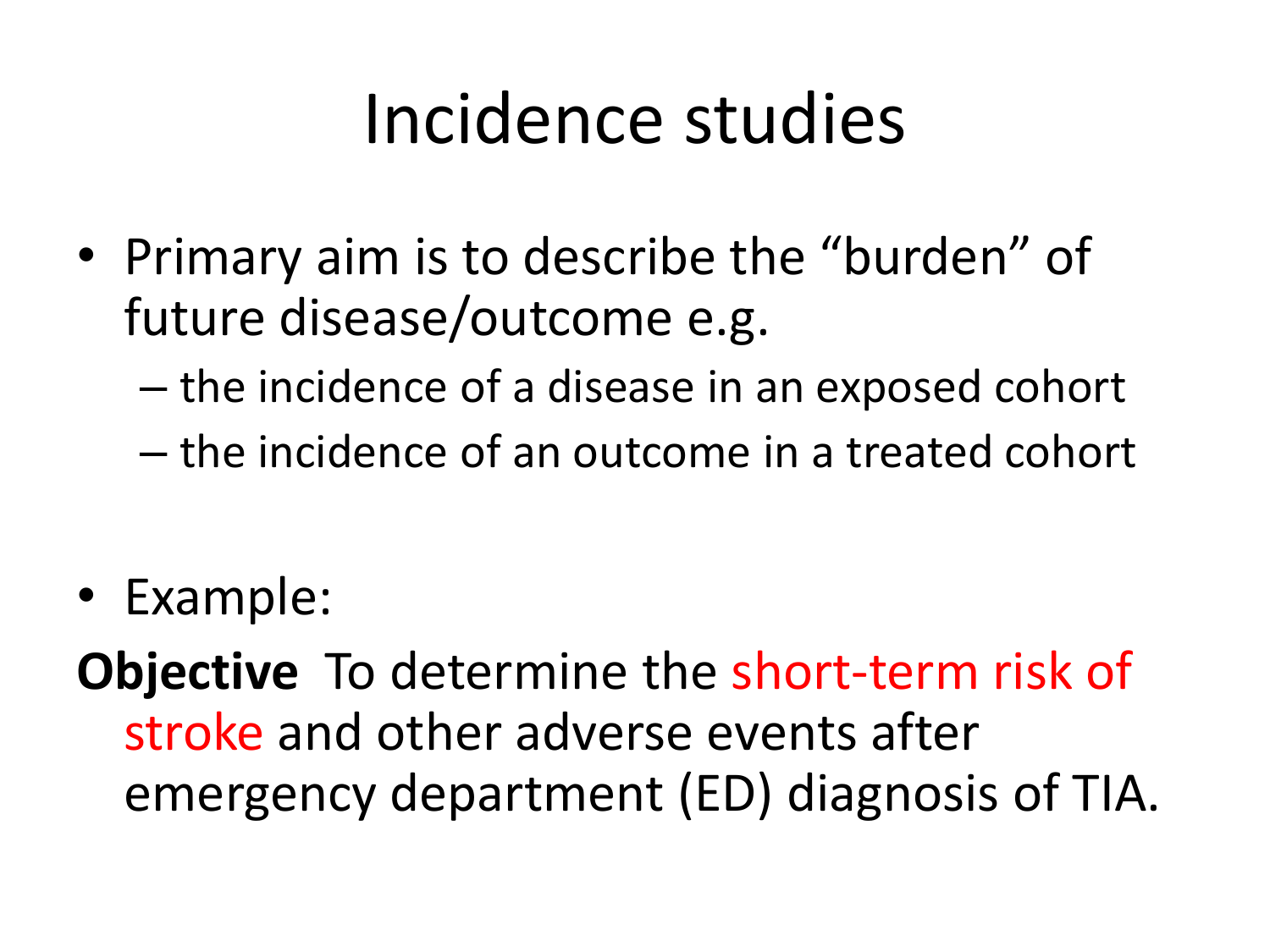# Specification & Design

- Study Population & Setting
	- demographic, exposure & clinical characteristics
	- representative of target population?
	- homogenous?
- Outcomes to be measured
	- definition
	- follow-up time period
- **Design** 
	- Descriptive cohort study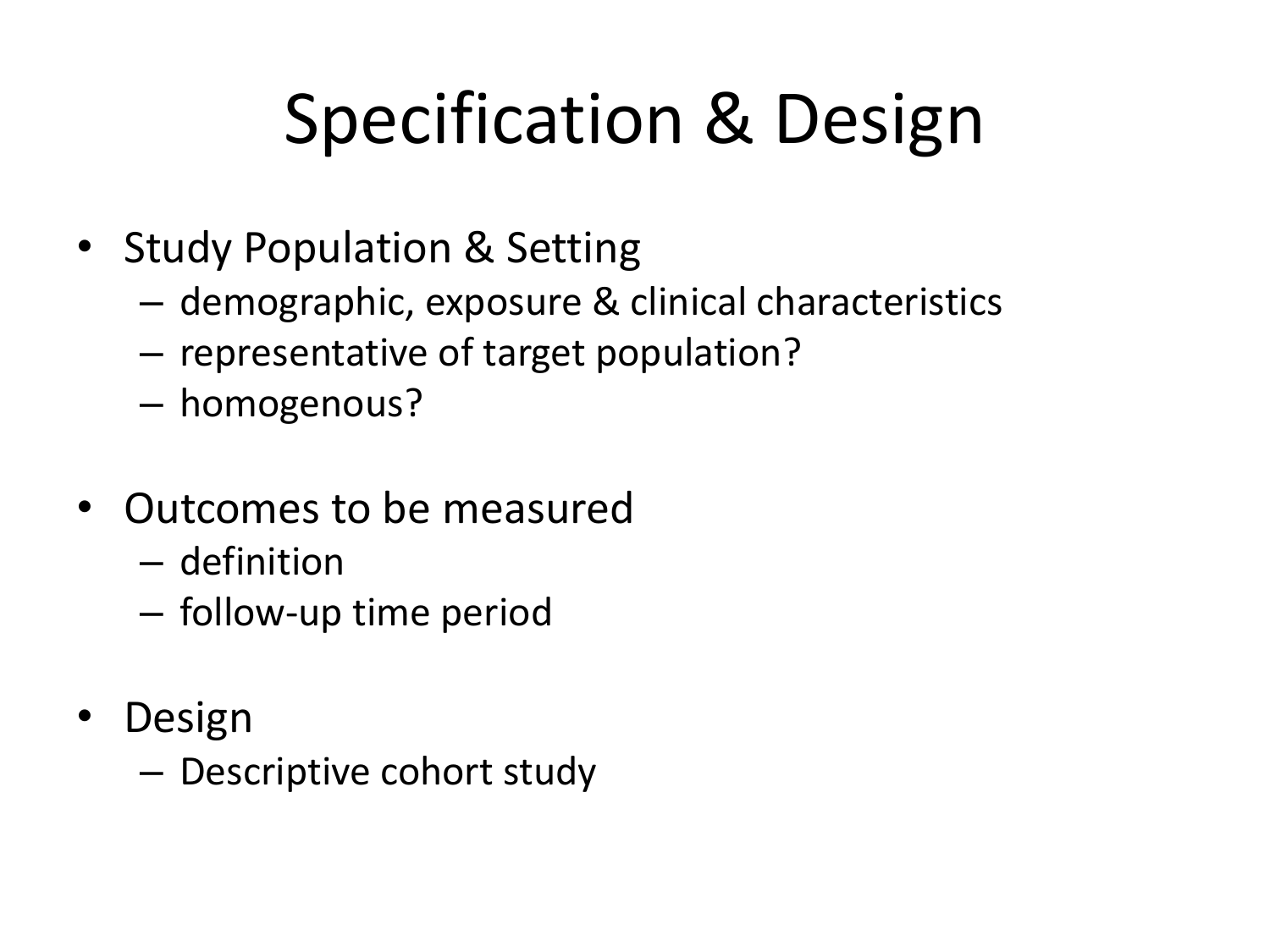# Example

- **Design and Setting** Cohort study conducted from March 1997 through February 1998 in 16 hospitals in a health maintenance organization in northern California.
- **Patients** A total of 1707 patients (mean age, 72 years) identified by ED physicians as having presented with TIA.
- **Main Outcome Measures** Risk of stroke during the 90 days after index TIA; other events, including death, recurrent TIA, and hospitalization for cardiovascular events.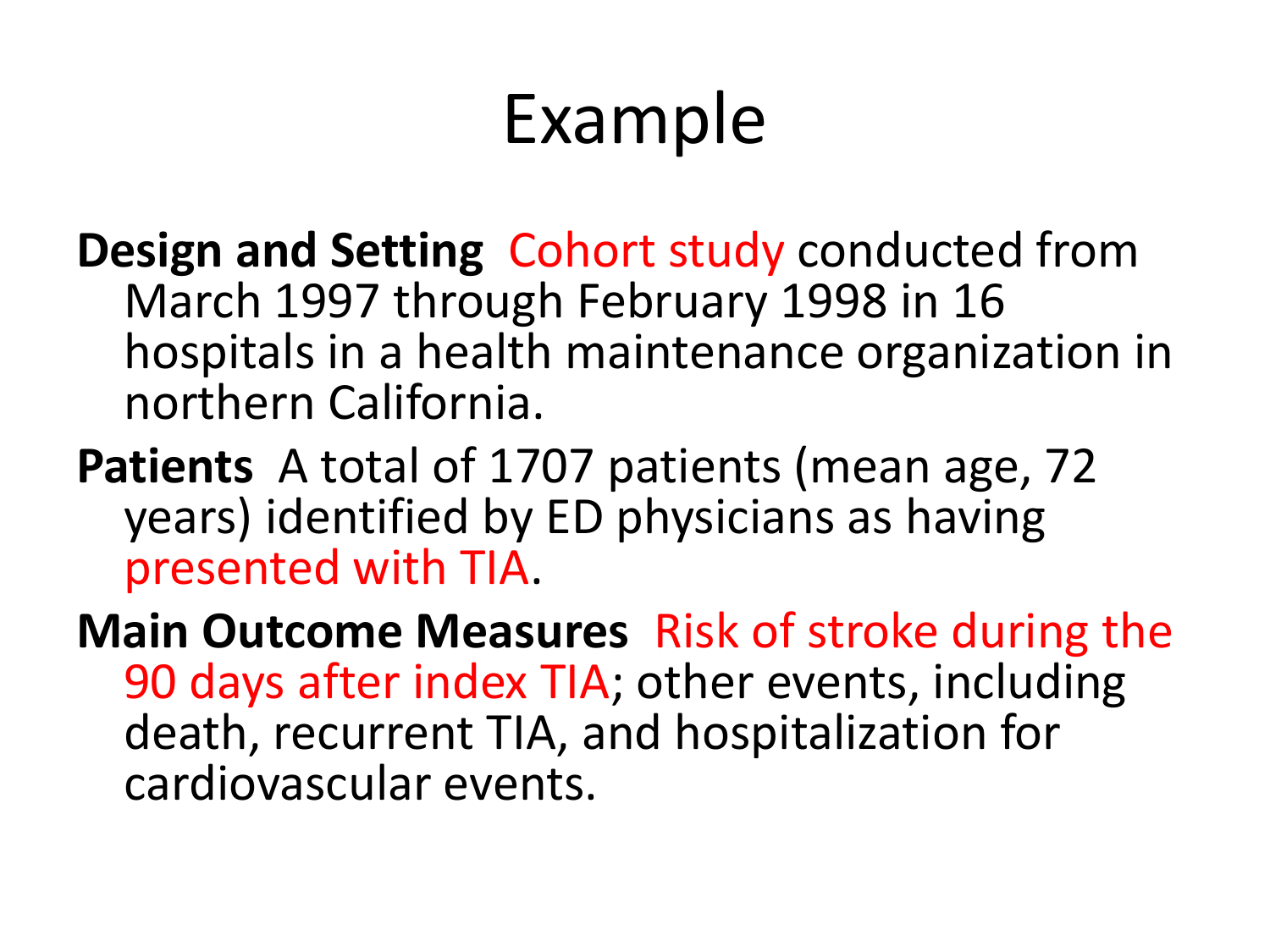### Descriptive cohort study



#### 90-day risk of stroke in a homogenous cohort of elderly patients with TIA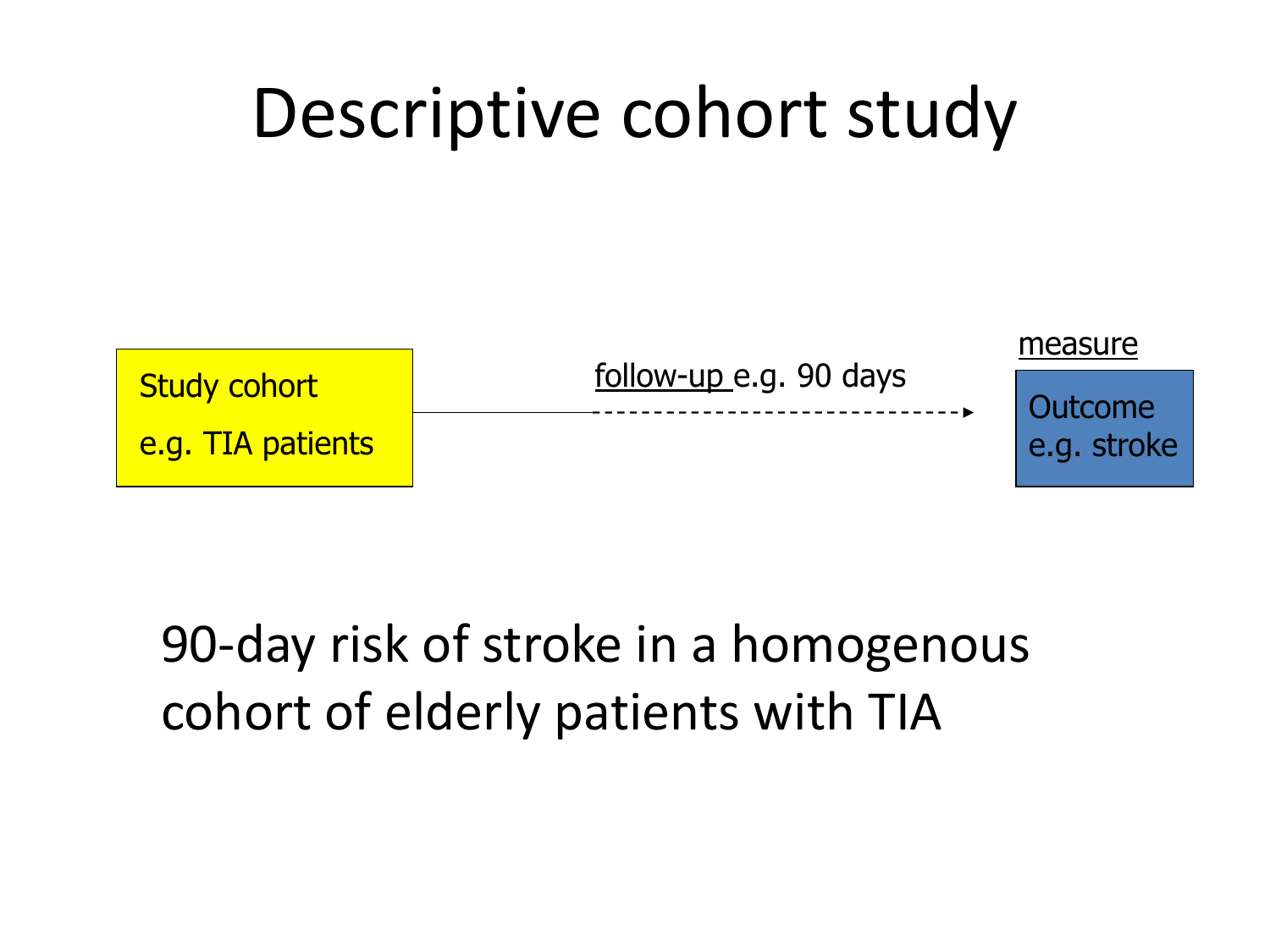### Design issues to take note

#### • Rare outcomes

- prospective follow-up is inefficient when the outcome is rare
- solution: retrospective follow-up
- Unequal follow-up time
	- due to censoring make simple incidence risk estimation invalid
	- solution: use survival analysis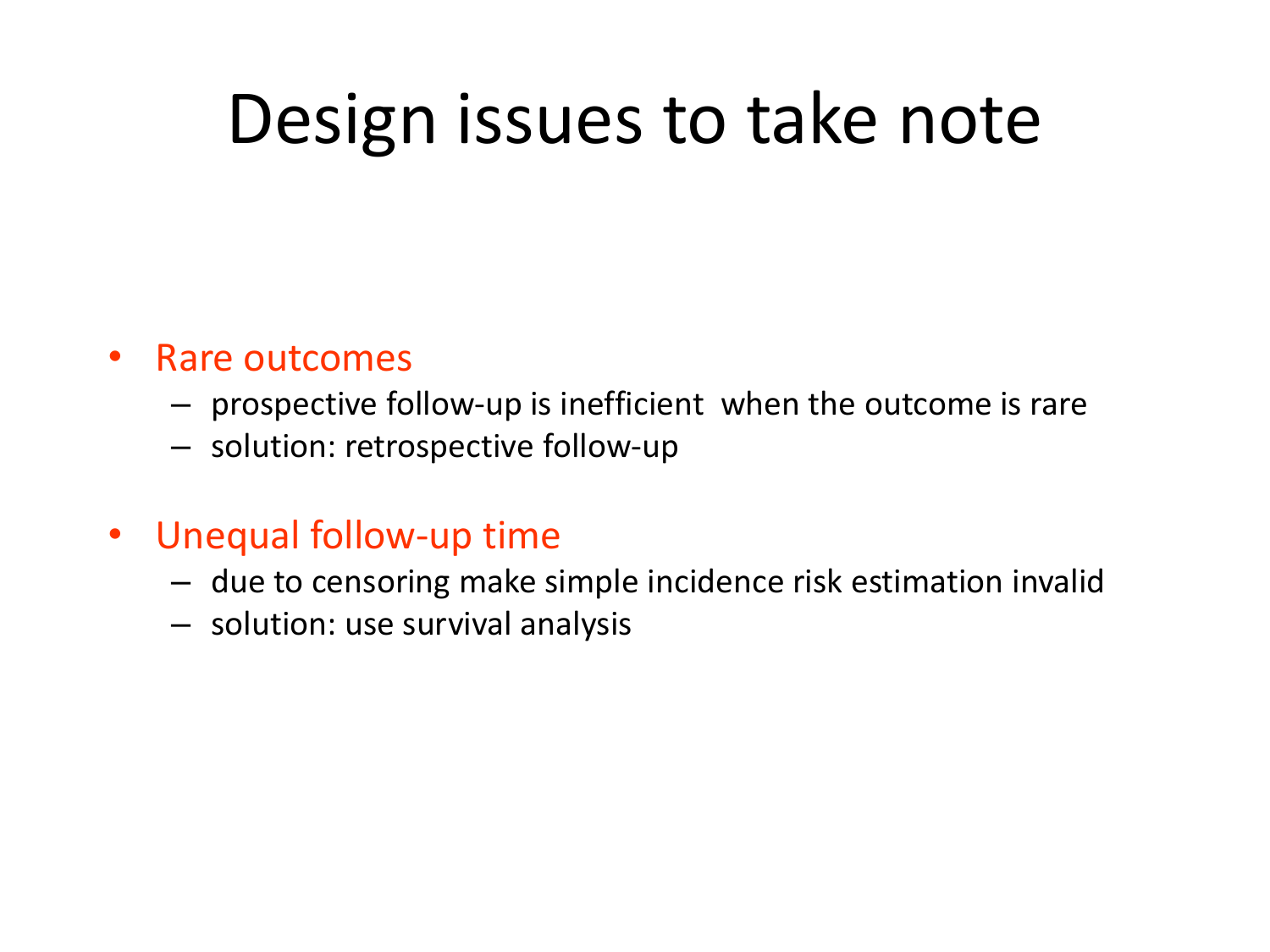### Retrospective cohort studies

| ype                | Past                                             | <b>Now</b>                                                   | Future                |
|--------------------|--------------------------------------------------|--------------------------------------------------------------|-----------------------|
| <b>Prospective</b> |                                                  | Study<br>cohort                                              | Disease<br>occurrence |
| Retrospective      | Study cohort<br>$\rightarrow$ Disease occurrence | Review past<br>records for<br>cohort $\&$<br>disease details |                       |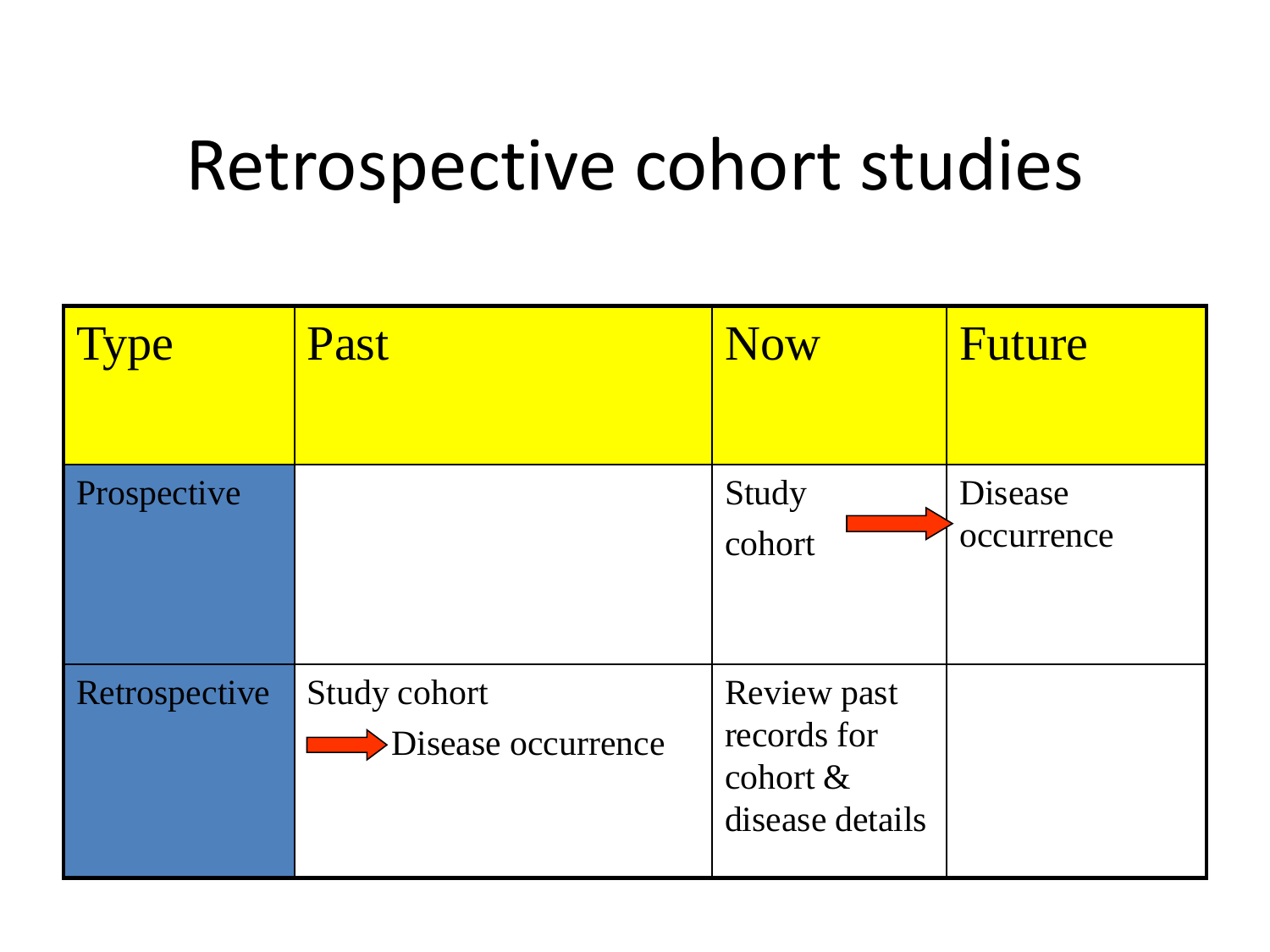# Challenges of retrospective studies

- Quality of the data sources
	- missing data
	- inaccurate data
	- data not measured in the relevant way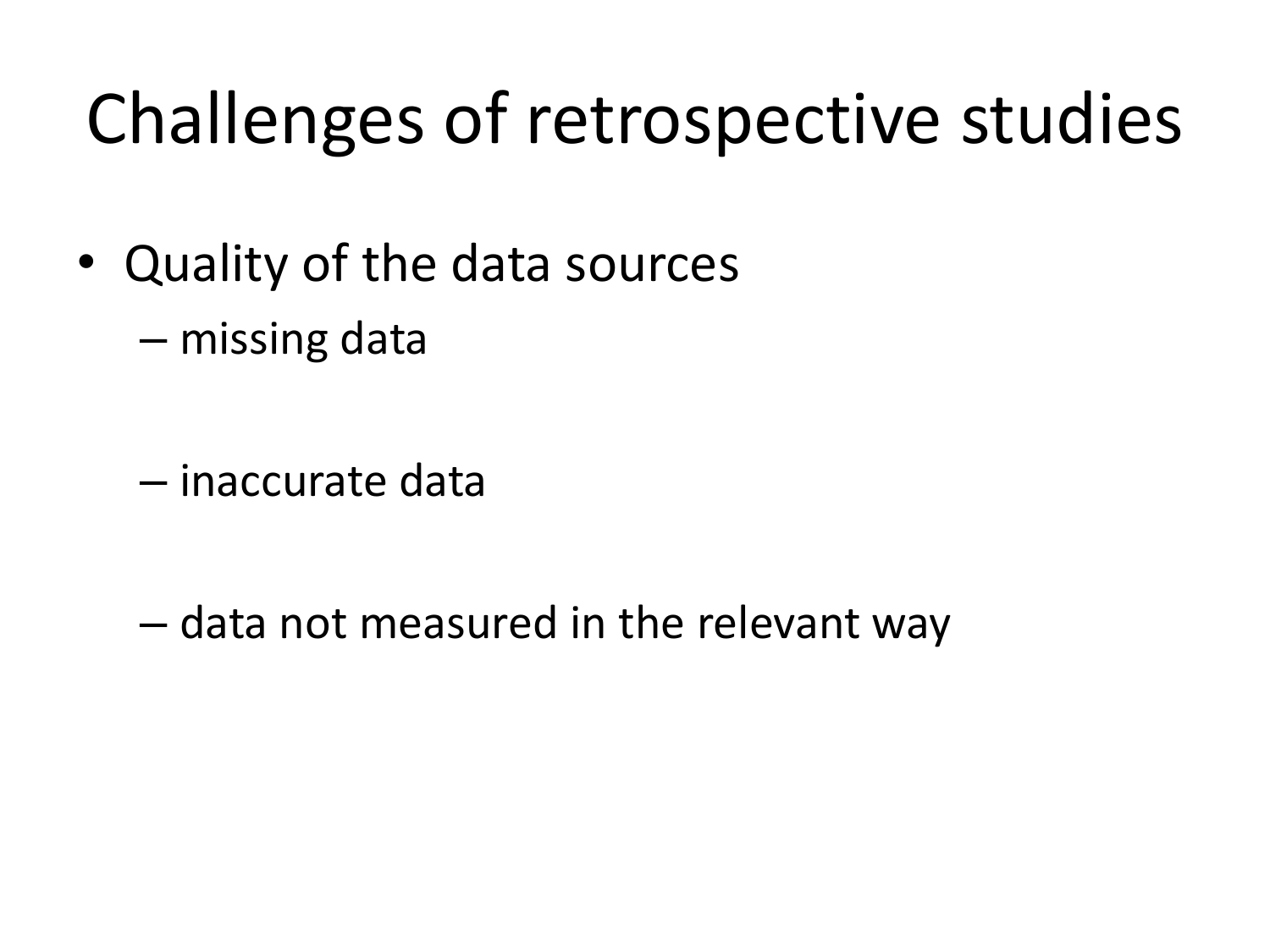# Validity of risk estimation

- Direct risk estimation using the fraction of outcomes occurring within the follow-up time is only valid when everyone not having the outcome has the full followup time (no censoring)
- Censoring becomes increasingly likely when length of follow-up increases
- An underestimation bias is introduced when it is assumed that all such patients would not have had the event if they had full follow-up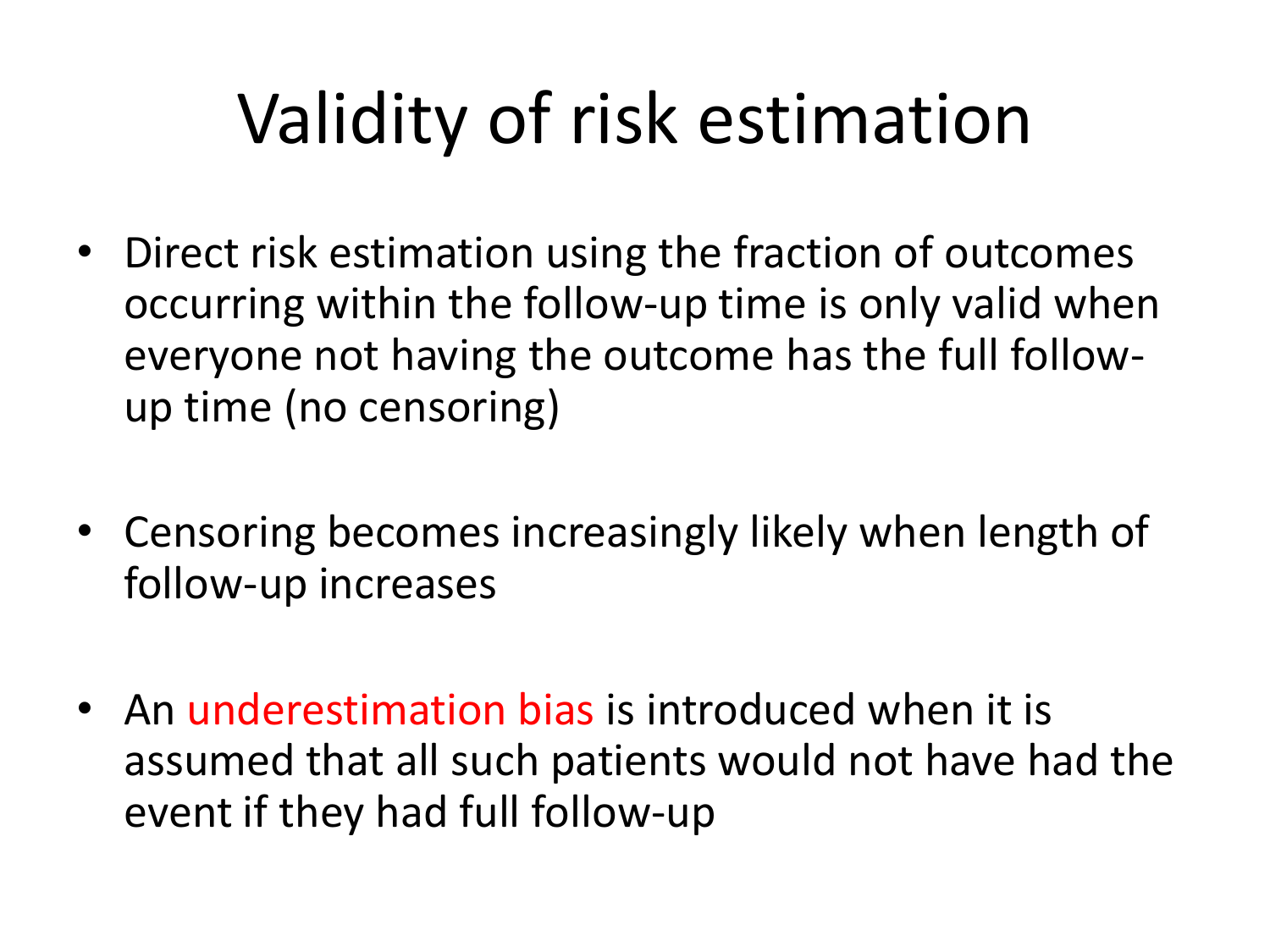### Survival Analysis

Figure. Kaplan-Meier Life-Table Analysis of Survival Free From Stroke and

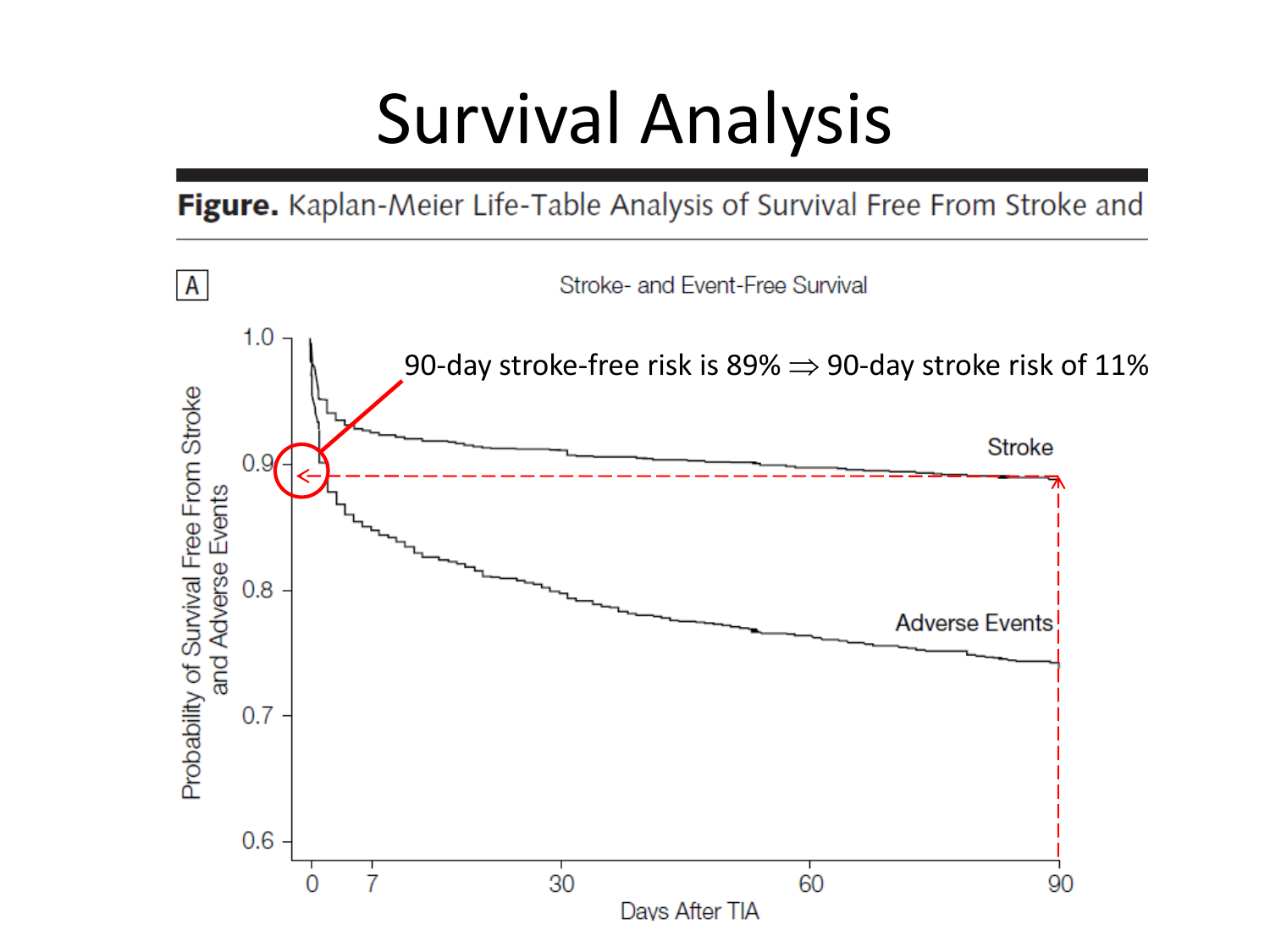# Design issues to take note

- Cohort definition
	- is the cohort homogeneous for risk?
	- if not, a single risk estimate will not be appropriate
	- solution: investigate other variables that could stratify study cohort into more homogenous subgroups  $\rightarrow$  RISK FACTOR studies
	- Example of risk factors:
		- Gender
		- Age
		- Comorbidities
		- Race
		- Symptom/disease severity
		- Genes
		- Dose of exposure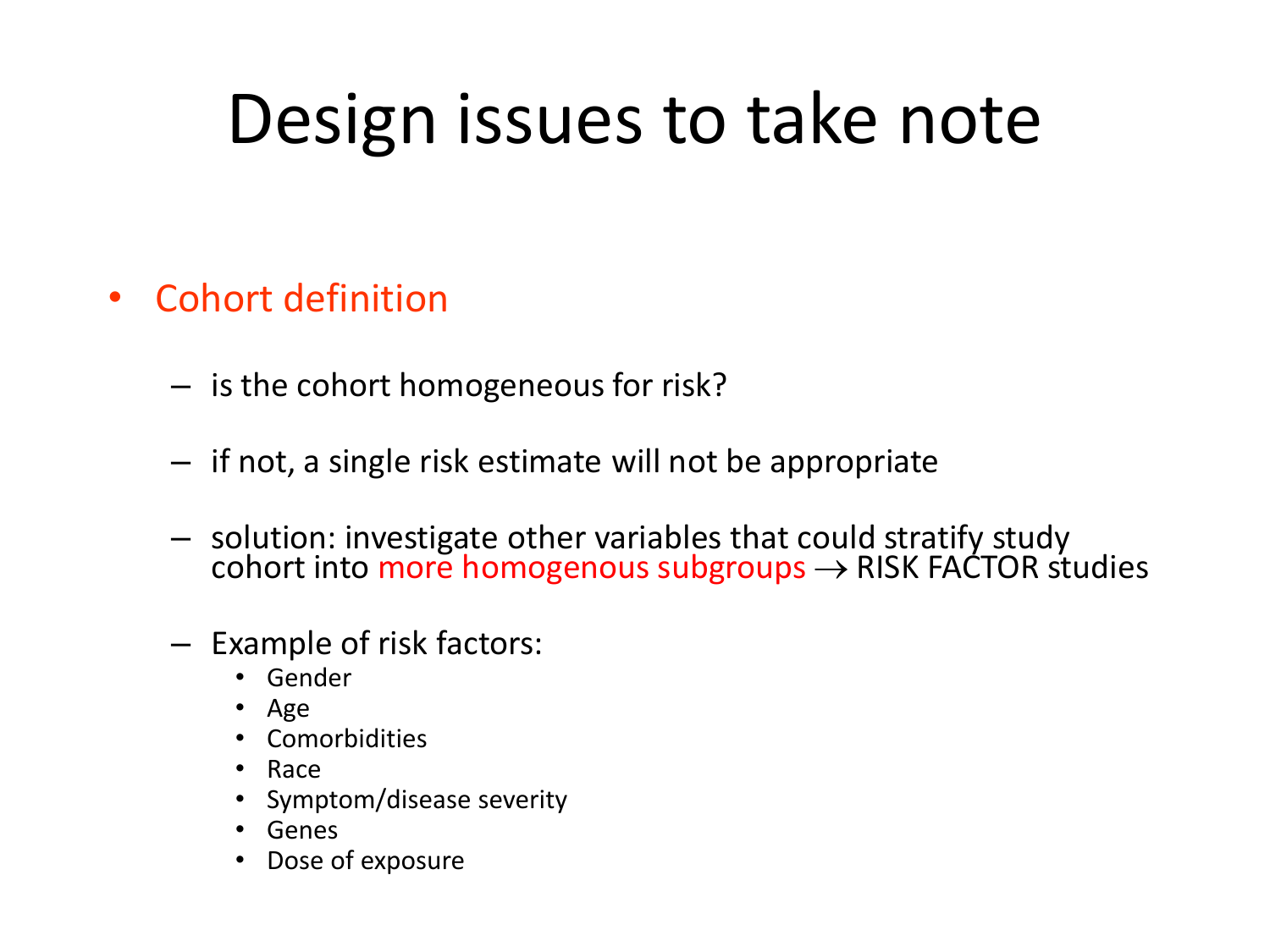### Study cohort stratified by number of risk factors into 6 subgroups



\*Risk factors are listed in Table 3.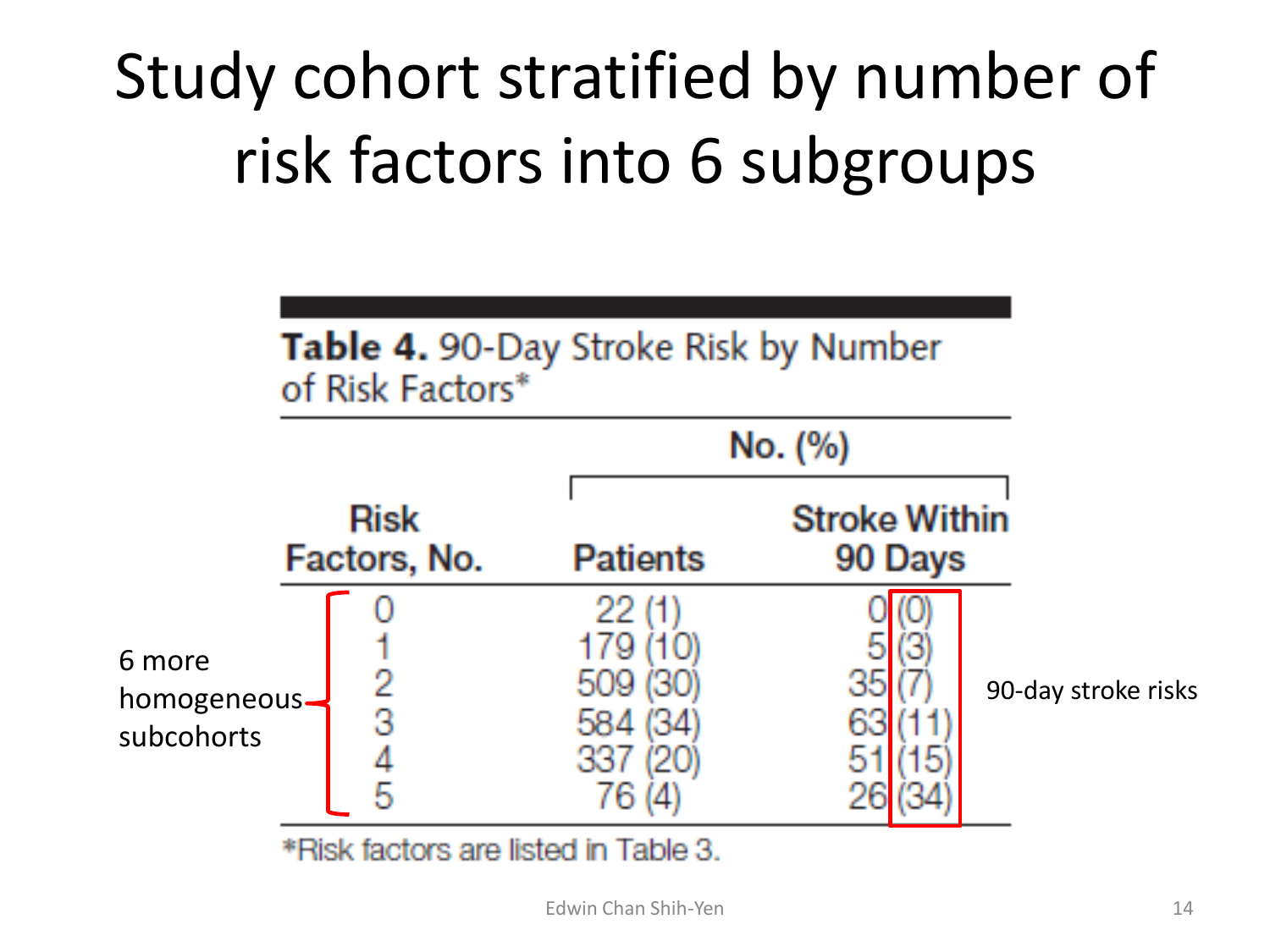### Stratified survival curves

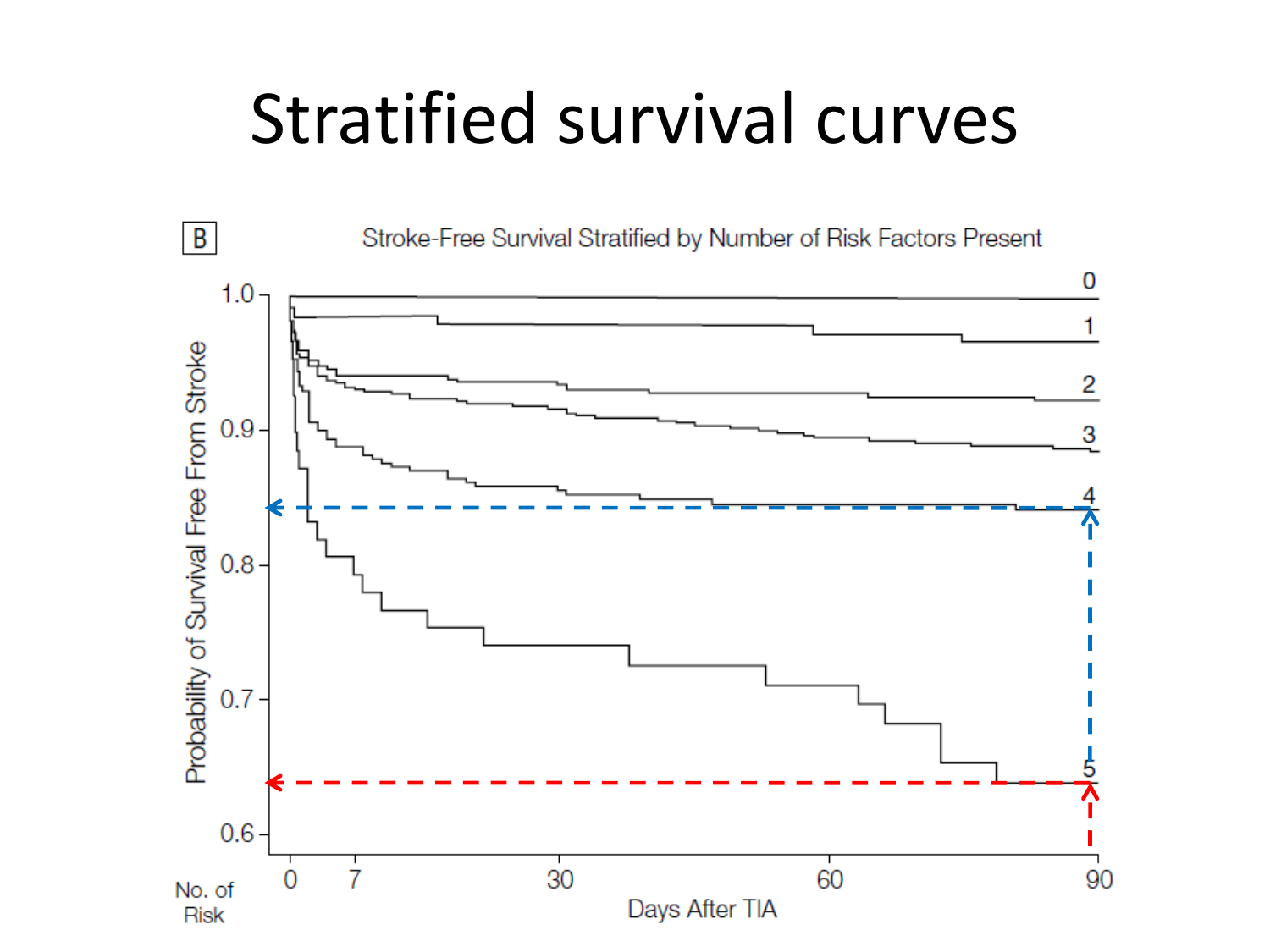# Risk factor studies

- Primary aim is to investigate the comparative effect of exposure versus non- or lower dose exposure to a risk factor
- Study design is a comparative cohort study
- Comparative effect between levels of a risk factor is typically measured as
	- risk, odds or hazard ratio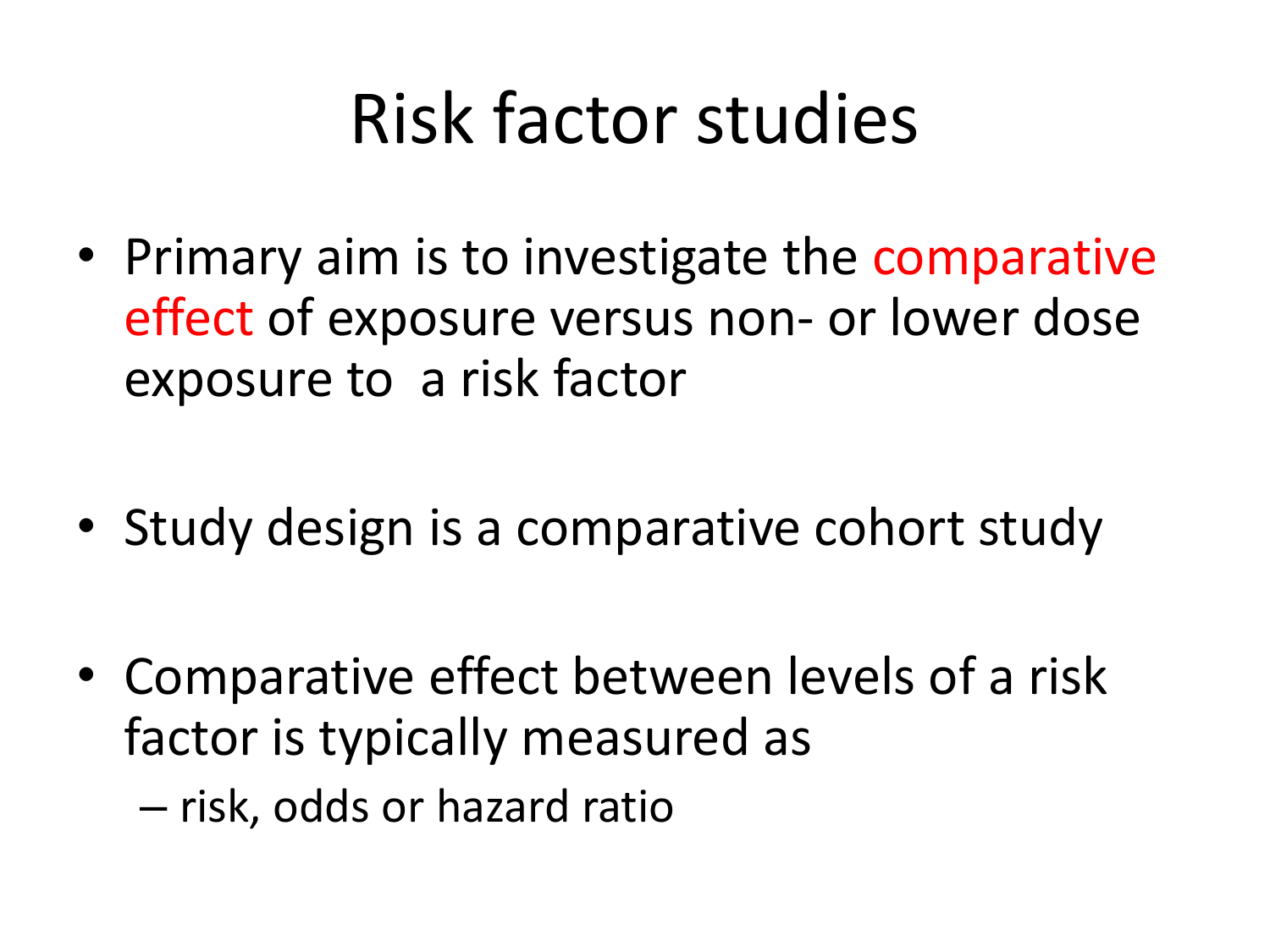#### **Table 3.** Independent Risk Factors for Stroke Within 90 Days ( $N = 1707$ )\*

|        |                                                                                                                                               | <b>Odds Ratio</b><br>$(95% \text{ Cl})$                                                  | P Value                                 |
|--------|-----------------------------------------------------------------------------------------------------------------------------------------------|------------------------------------------------------------------------------------------|-----------------------------------------|
| 5 risk | Age $>60 y$<br>Diabetes mellitus<br>Duration of episode<br>$>10$ min<br>factors Weakness with<br>episode<br>Speech impairment<br>with episode | $1.8(1.1 - 2.7)$<br>$2.0(1.4-2.9)$<br>$2.3(1.3-4.2)$<br>$1.9(1.4-2.6)$<br>$1.5(1.1-2.1)$ | .01<br>< .001<br>.005<br>< 0.001<br>.01 |

\*Based on logistic regression including all associated variables in univariate analysis  $(P<.20)$  with stepwise elimination of variables not contributing  $(P > .10)$ . CI indicates confidence interval.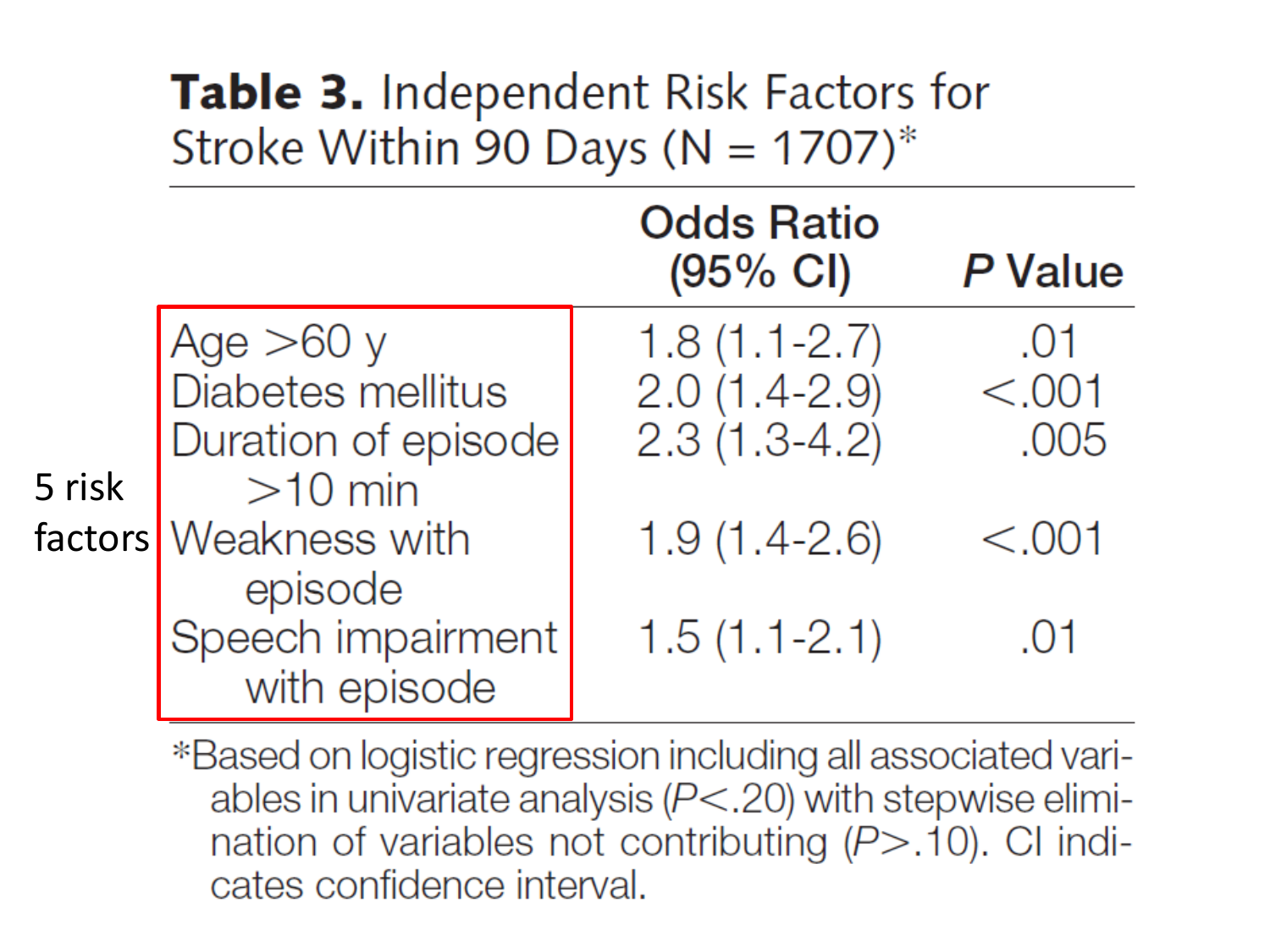# Specification & Design

- Study Population & Setting
	- demographic, exposure & clinical characteristics
	- representative of target population?
- Risk factors/exposures to be measured
	- definition of exposure levels
	- confounders
- Outcomes to be measured
	- definition
	- follow-up time period for which subjects are at-risk because of the exposure
- Designs
	- comparative cohort study
	- case-control study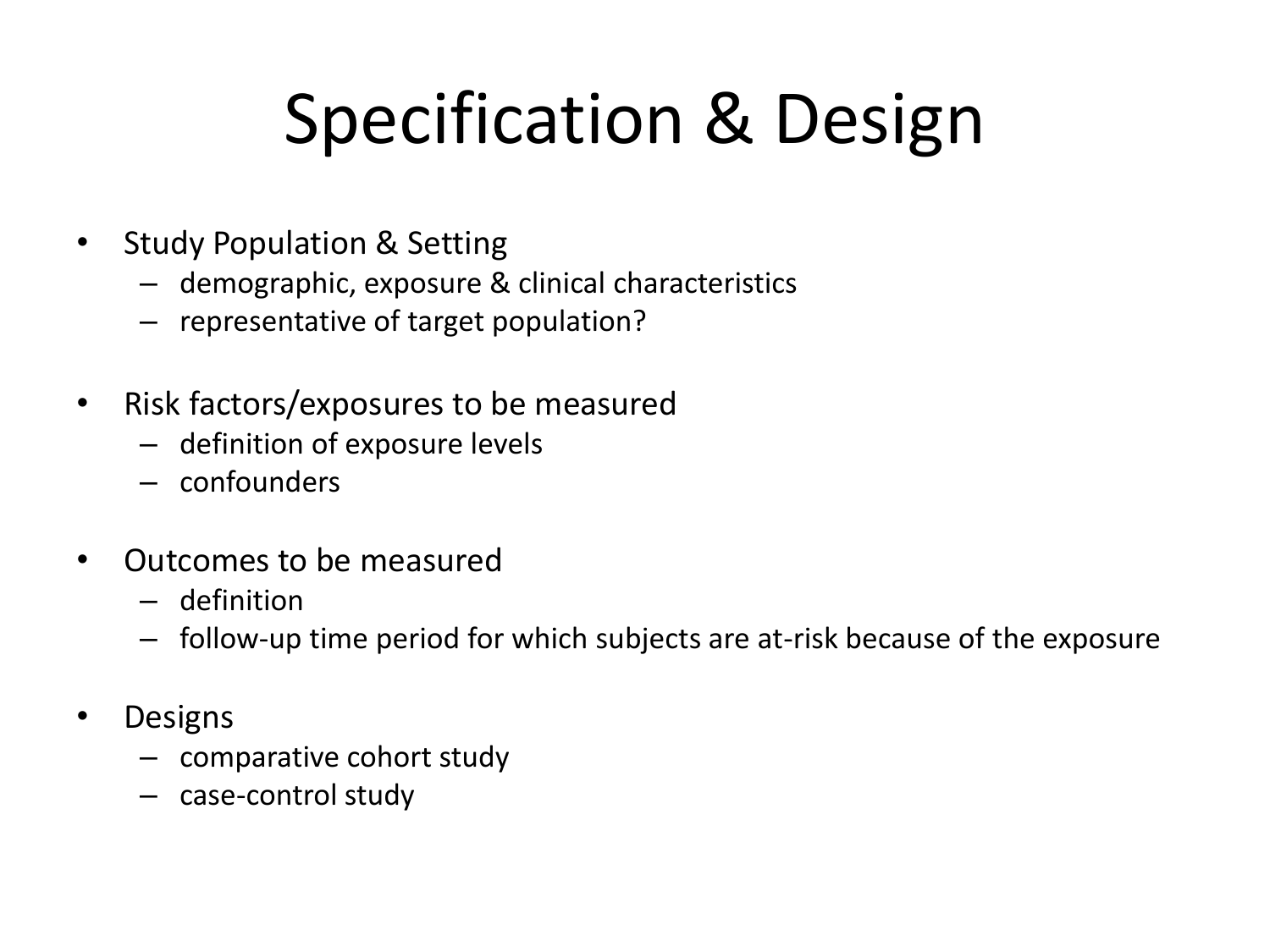### Comparative cohort study



Compare the risk of outcomes between exposed & not-exposed cohorts

Inefficient to conduct such a study when the exposure is rare …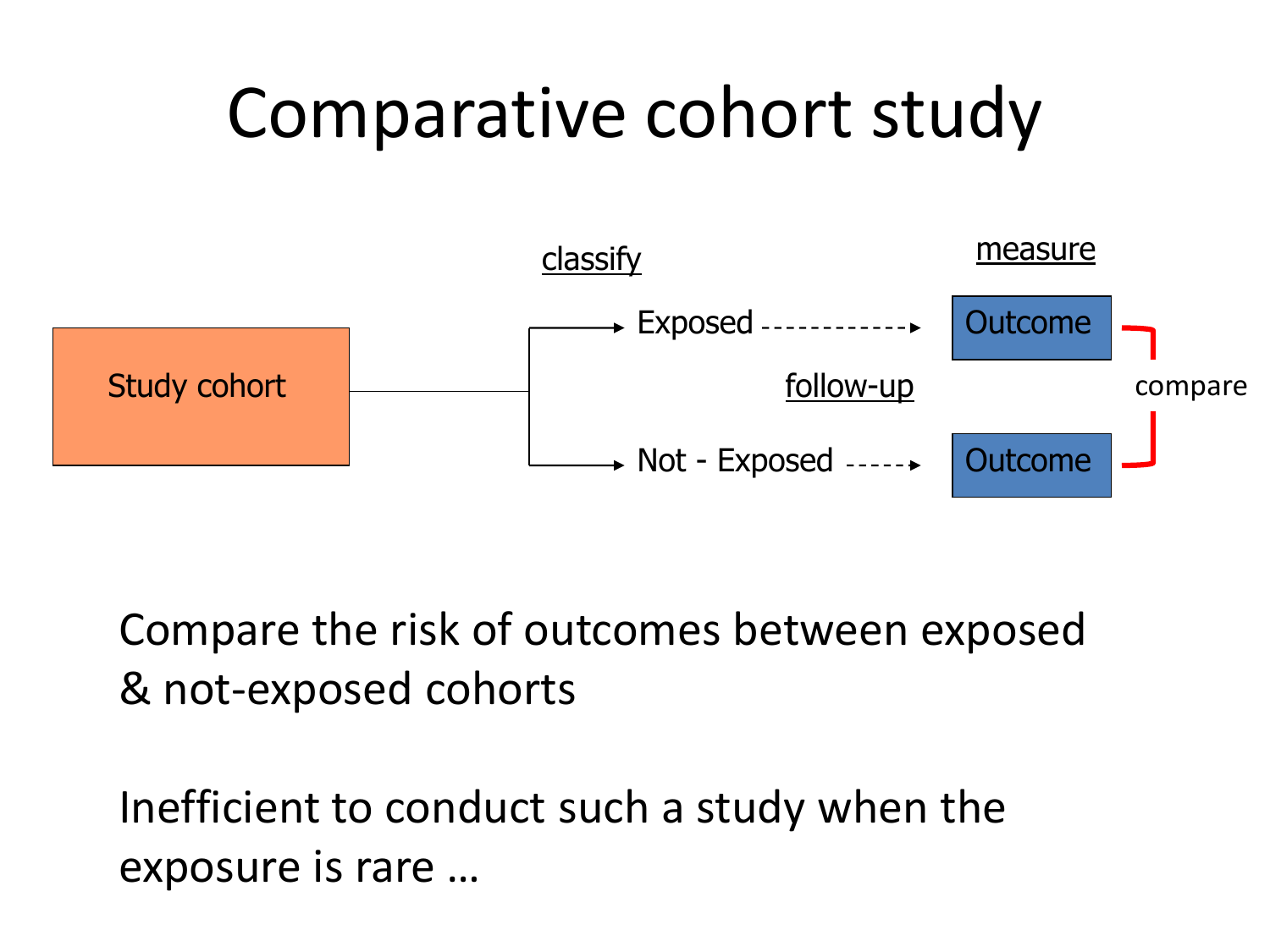### Special exposure cohort study

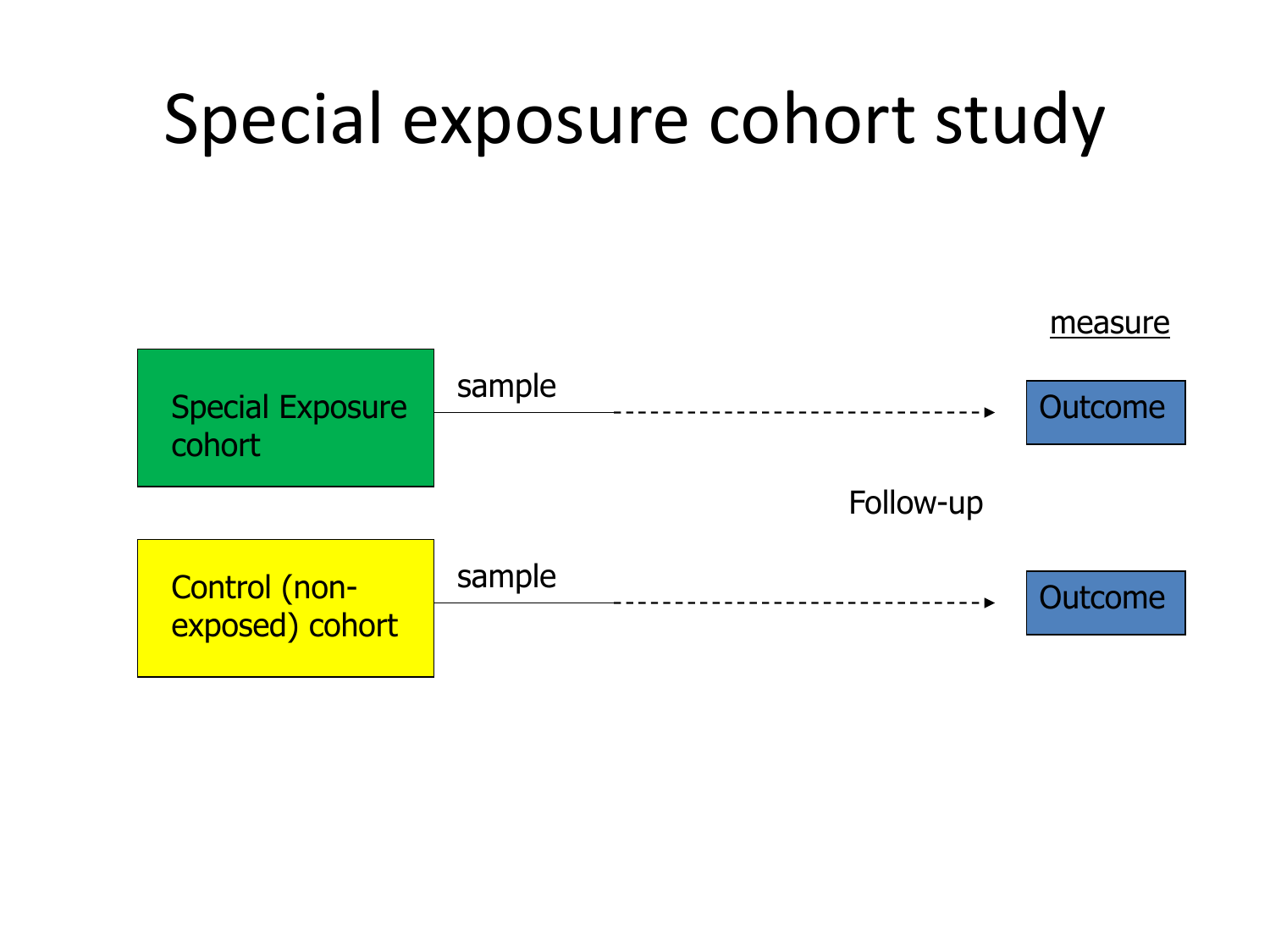### Design Issues

- Bias in control selection
	- the choice of the control cohort is critical because it must represent the non-exposed in the source population of the special exposure cohort
- Bias in measurement
	- the quality of the measurement for exposure and outcome may be different between exposed and nonexposed cohorts especially in retrospective studies
- Inefficient when outcome is rare ...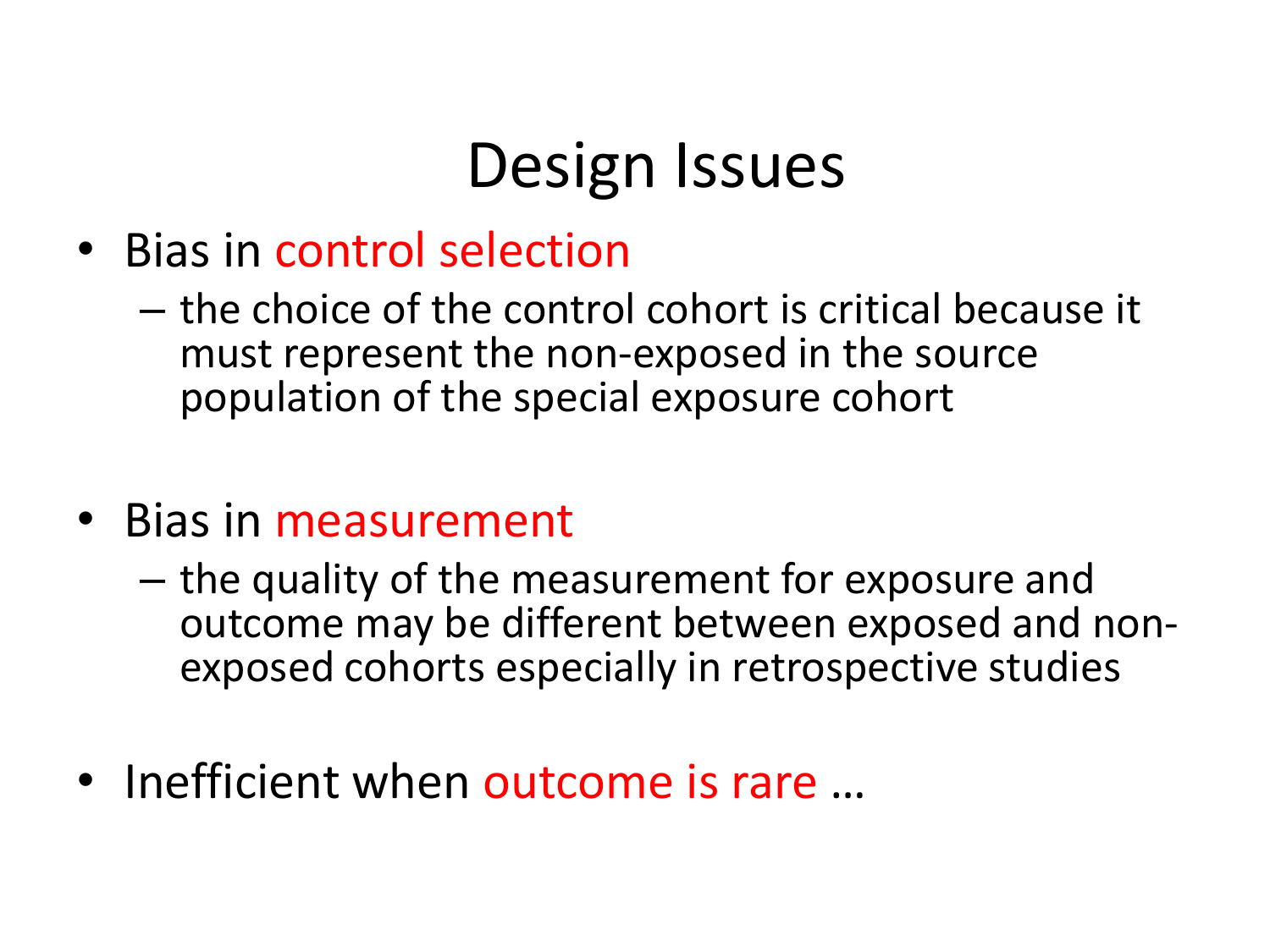#### Case-control studies

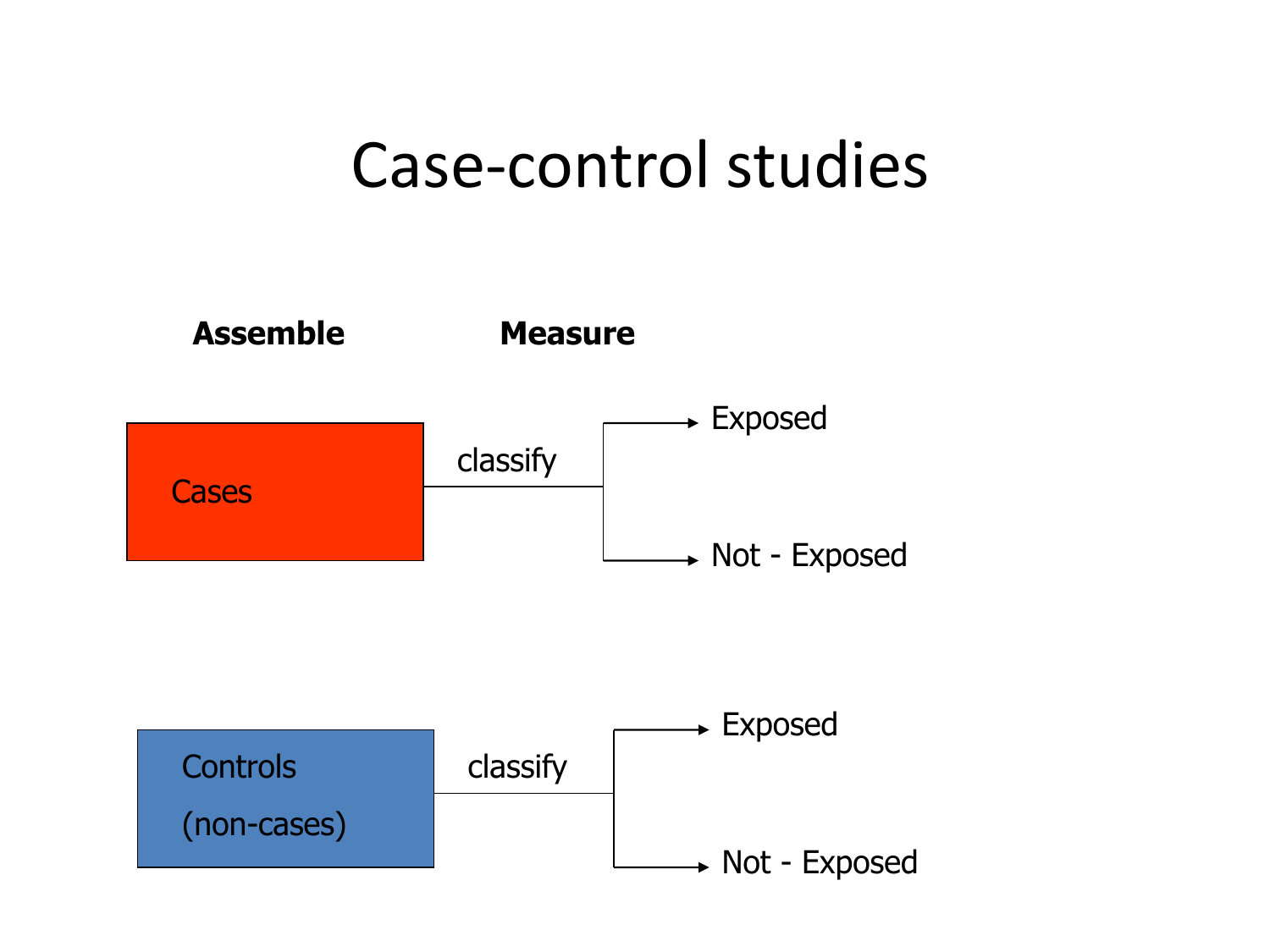### Design Issues

- Bias in case selection
	- cases should originate from a single source population & not be a mixture from populations with different causal factors
- Bias in control selection
	- controls should be representative of non-cases in the source population from which the cases were derived from
- Confounder control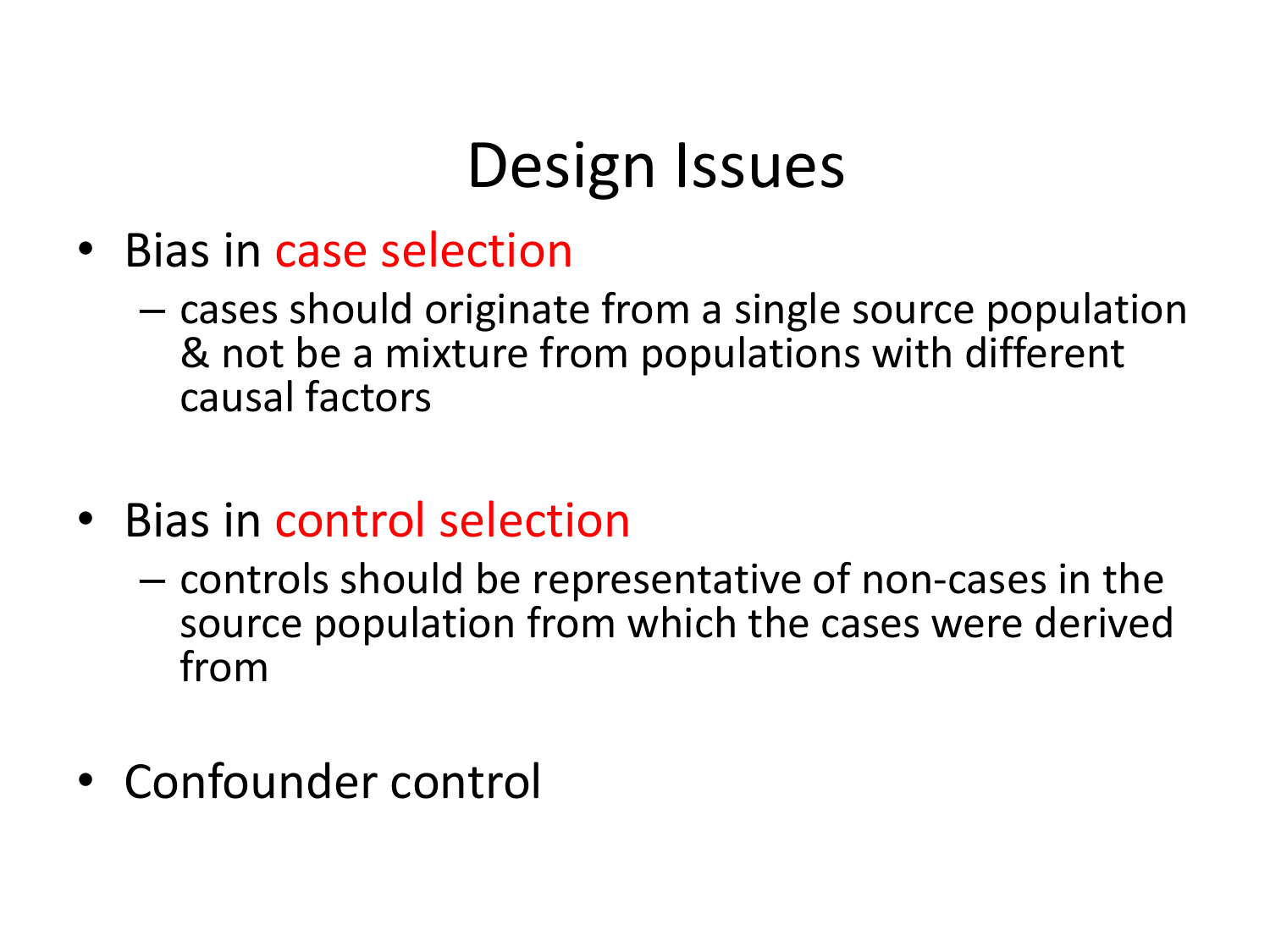### Controlling for confounding

- Only for measured confounders
- Stratification separate analysis within confounder strata
- Standardization using the same confounder (standard) distribution in each comparator group
- Matching in cohort studies make the distribution of confounder levels the same in exposed/unexposed
- Adjustment use multiple regression methods to control for confounders in the analysis, matching in case-control studies can make this more efficient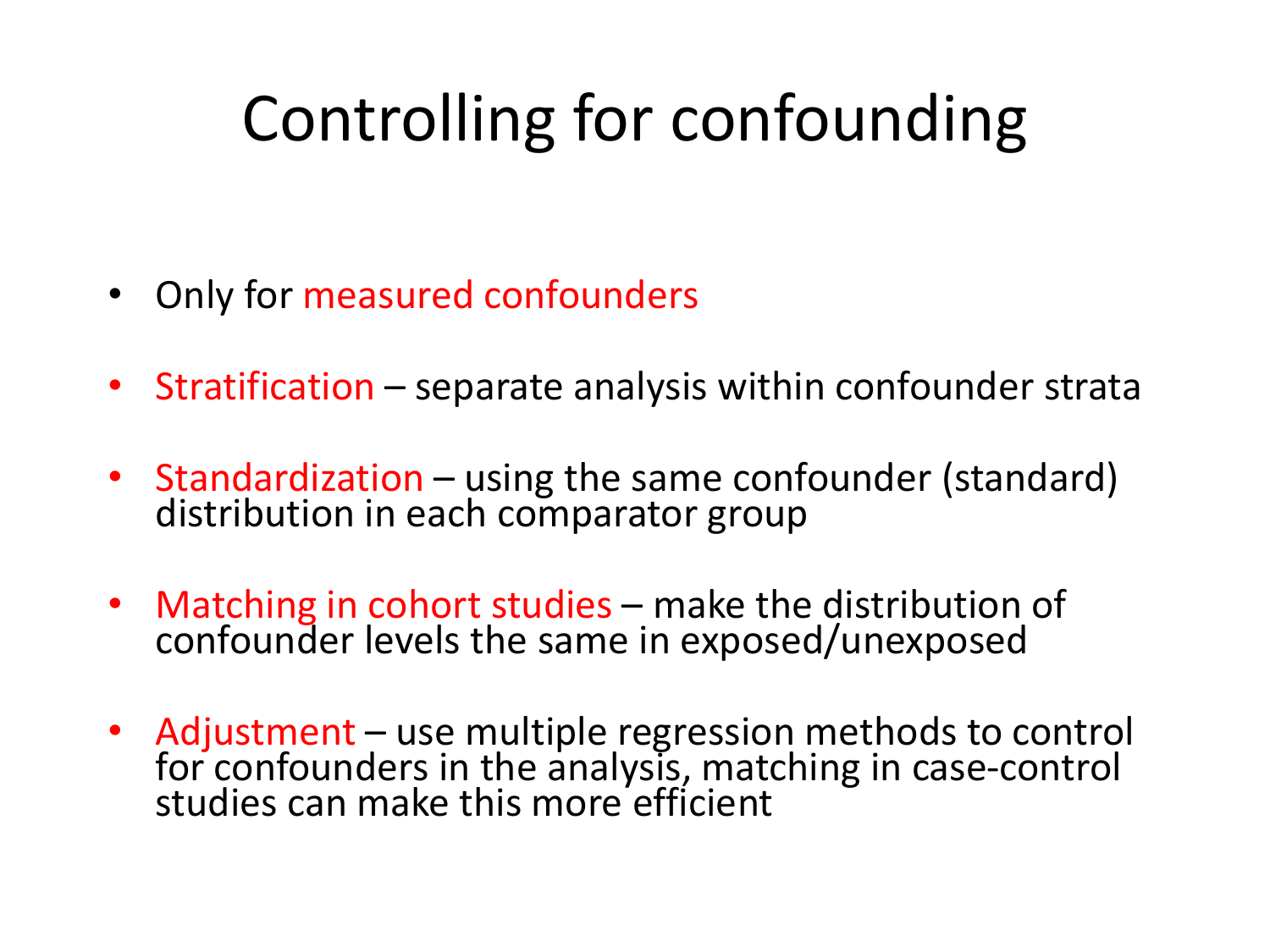### Stratification

#### Table 4. 90-Day Stroke Risk by Number of Risk Factors\*



\*Risk factors are listed in Table 3.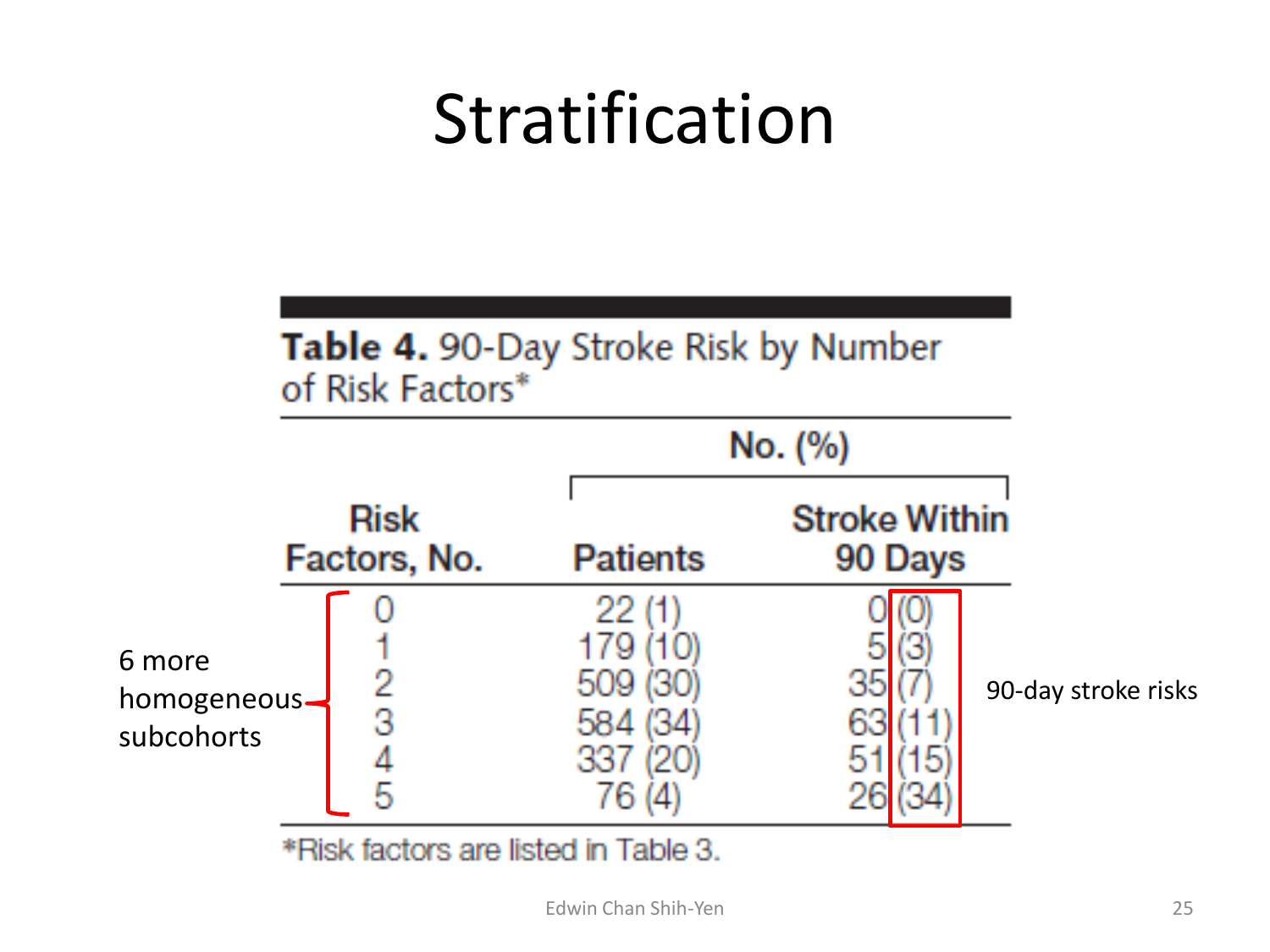### Adjustment by multivariable regression

Stroke Within 90 Days ( $N = 1707$ )\*

|                                   | <b>Odds Ratio</b><br>(95% CI) | P Value |
|-----------------------------------|-------------------------------|---------|
| Age $>60$ y                       | $1.8(1.1 - 2.7)$              | .01     |
| Diabetes mellitus                 | $2.0(1.4-2.9)$                | < .001  |
| Duration of episode<br>$>10$ min  | $2.3(1.3-4.2)$                | .005    |
| Weakness with<br>episode          | $1.9(1.4-2.6)$                | < .001  |
| Speech impairment<br>with episode | $1.5(1.1-2.1)$                | .01     |

**\*Based on logistic regression including all associated vari**ables in univariate analysis  $(P<.20)$  with stepwise elimination of variables not contributing  $(P > .10)$ . CI indicates confidence interval.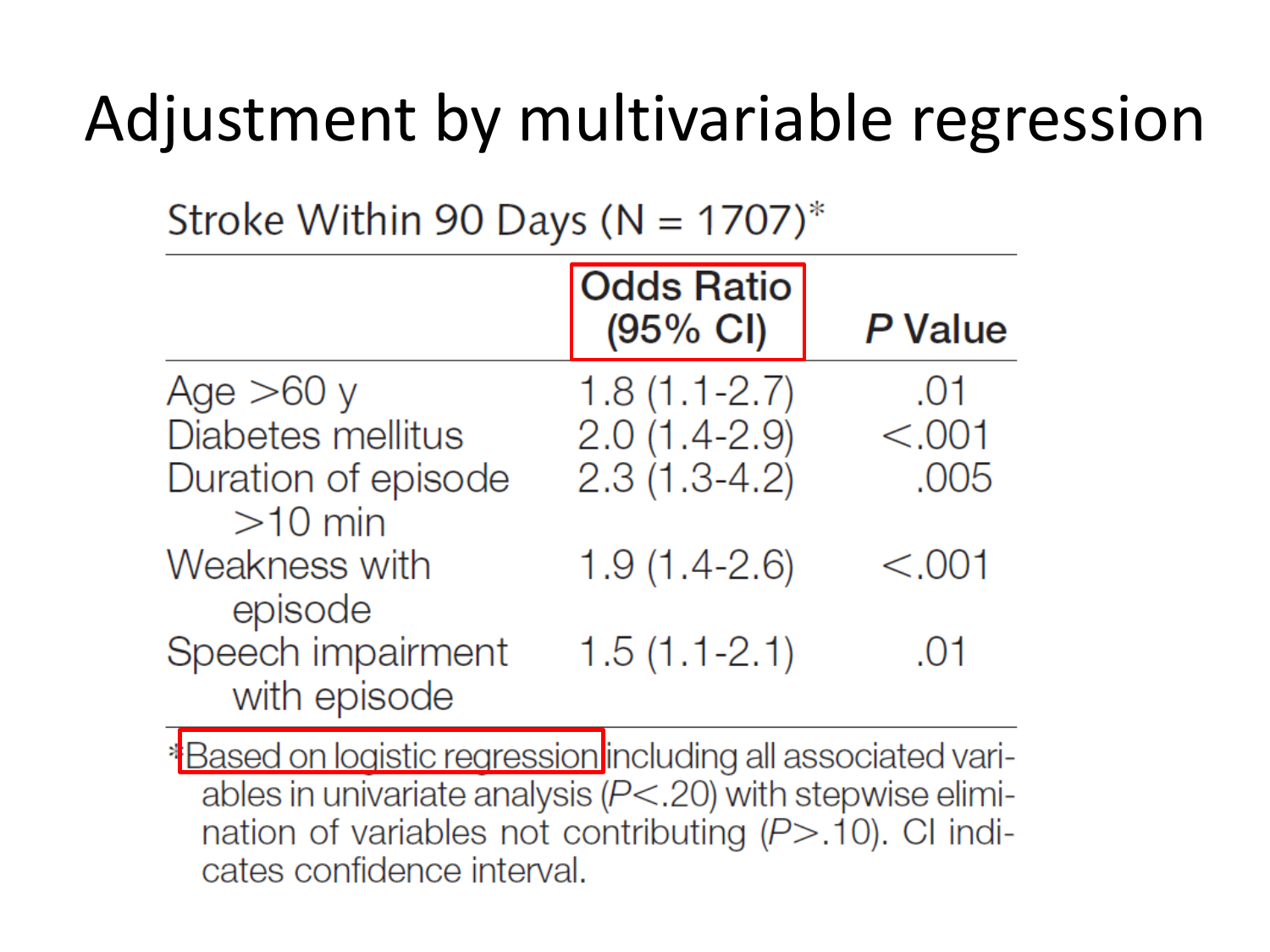# Uses of Clinical prediction rules

- Communicate future risk to individual patients – more fine-grained risk predictions may be required
- As input into disease management protocols for individual patients
	- may only require classification into broad prognostic risk categories due to limited management options & other over-riding considerations
- To estimate future disease burden for public health planning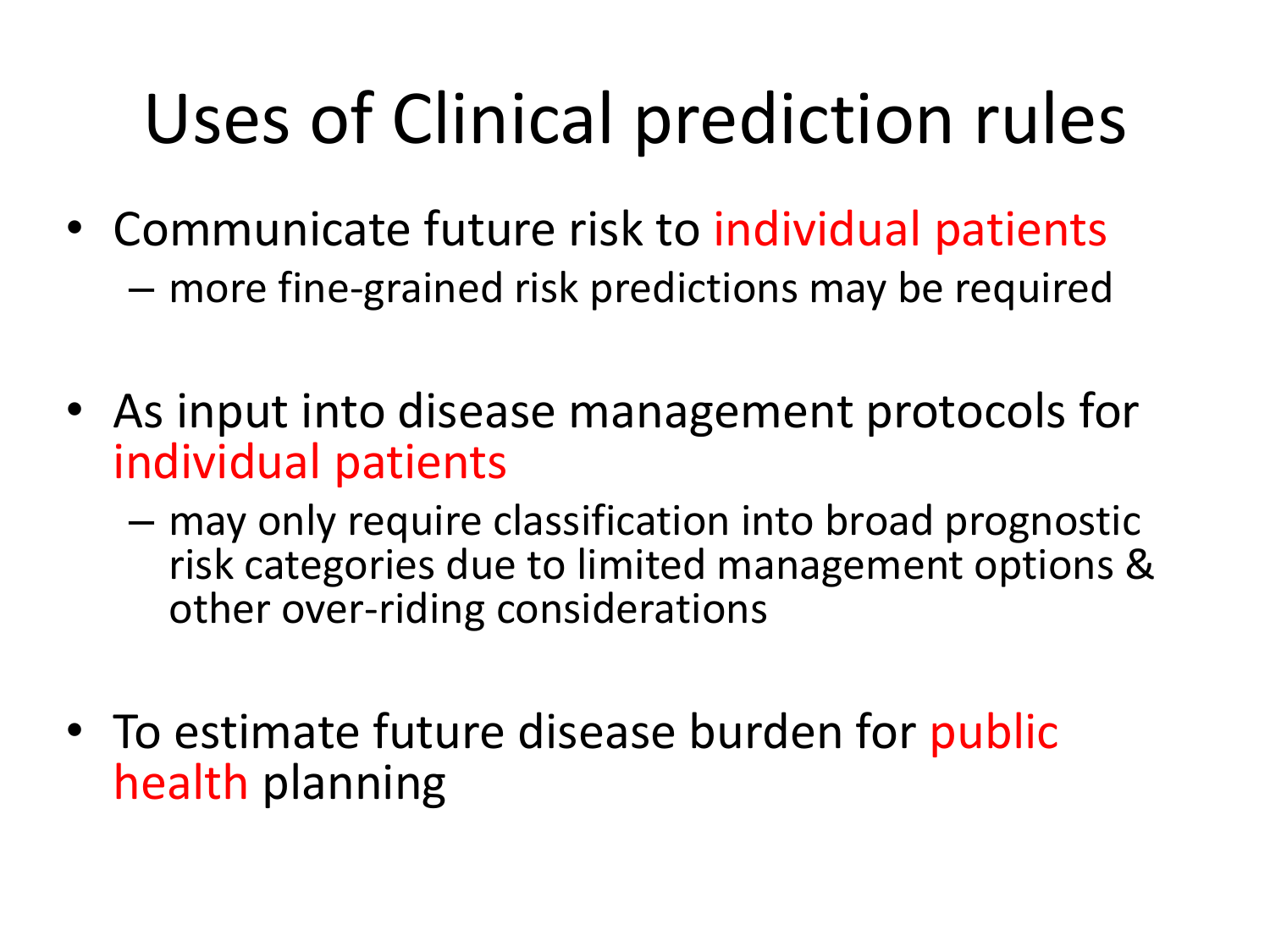### Components

• A mathematical formula used to estimate the future risk of an outcome for a specific type of patient from demographic, environmental and disease-specific information (predictors / prognostic risk factors)

> RISK **CATEGORIES**

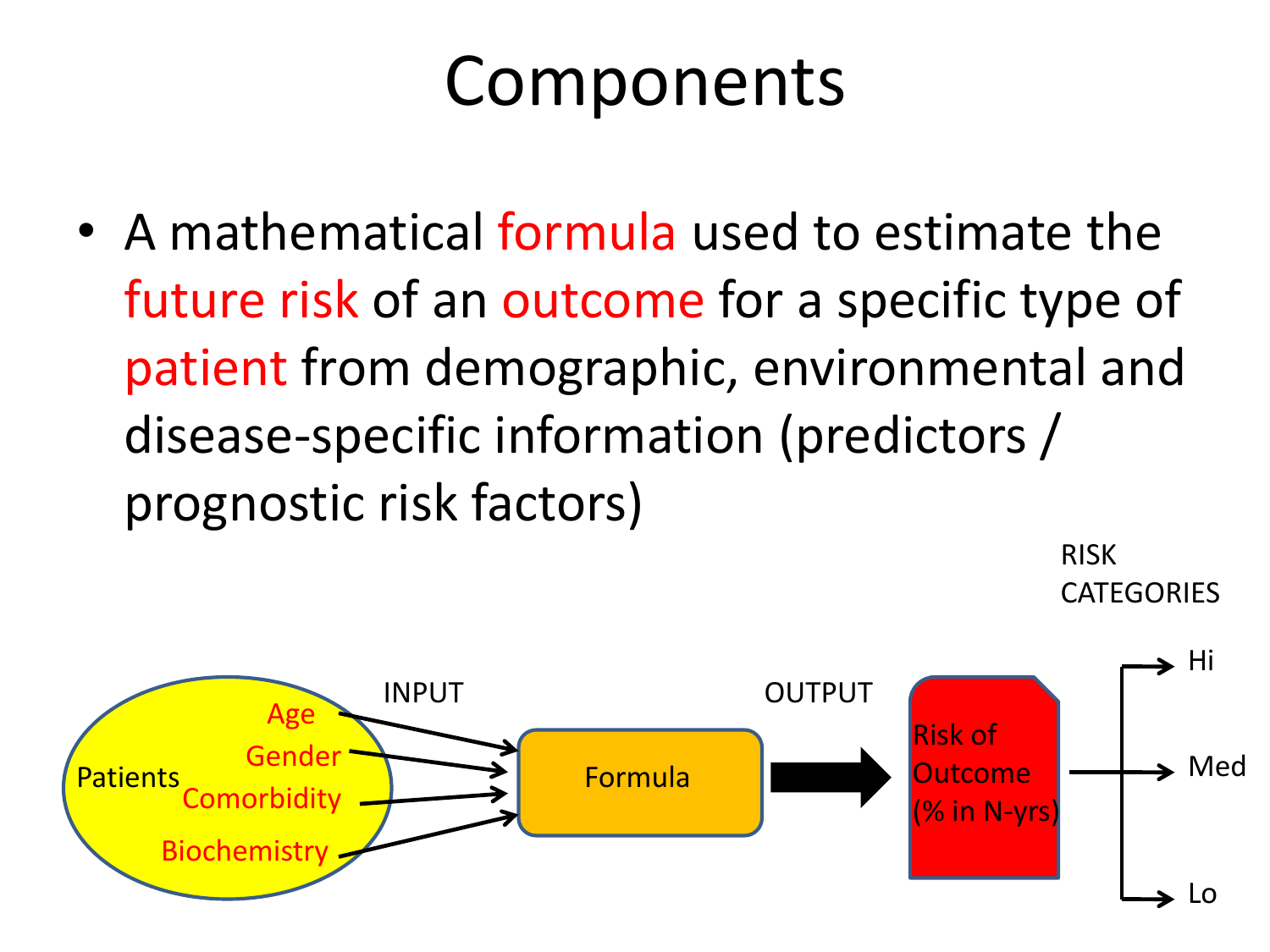### Example: Reynolds Risk Score – the Patients

• Aim: To improve on the Framingham Risk calculator for women

• Target Patients: Healthy middle-aged women

• Study Patients: Mainly white women ≥45 y, free of CVD & cancer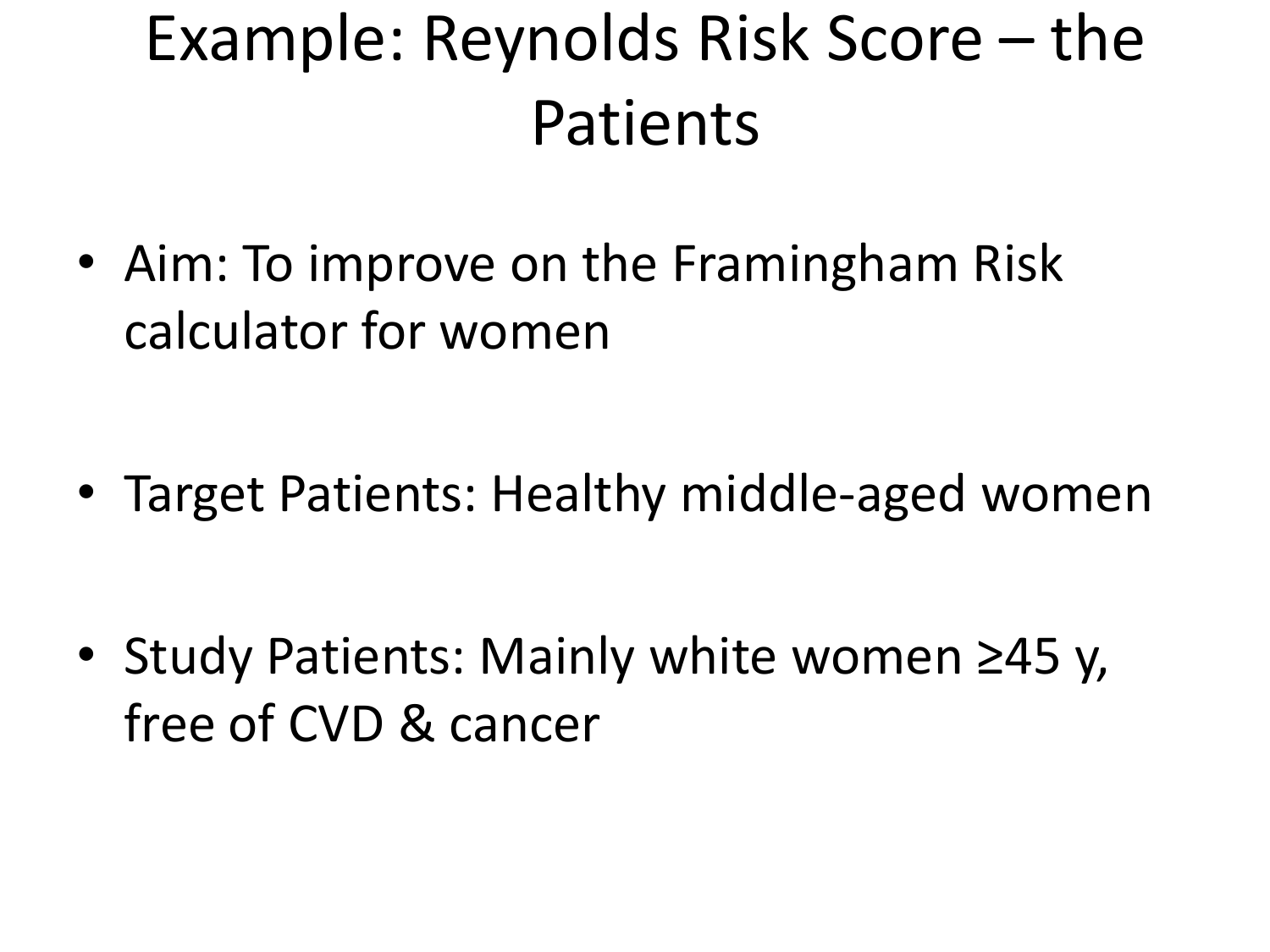# Example: Reynolds Risk Score – the Prognostic factors (predictors)

- Candidate factors: 35 demographic, lifestyle, comorbid, lab variables
- Final model factors: 8
	- Age
	- $-$  HbA<sub>1c</sub>%(if diabetic)
	- Current smk
	- Ln(SBP)
	- Ln(HDL-C)
	- Ln(Total cholesterol)
	- Ln(hsCRP)
	- Parental hx of MI <60 y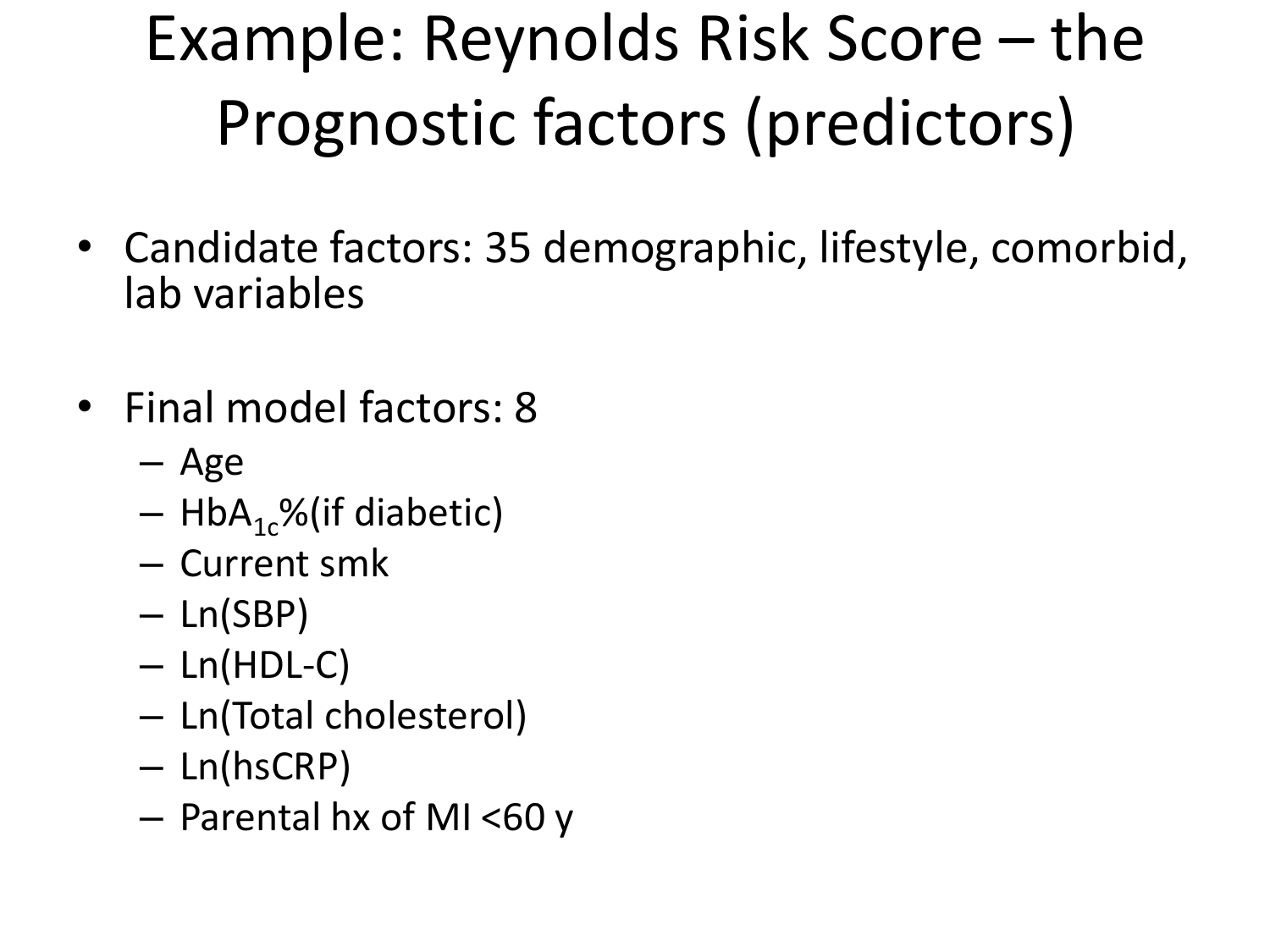# Checklist for developing valid prediction models I

• General considerations

| <b>Step</b>                     | <b>Issue</b>                                         |
|---------------------------------|------------------------------------------------------|
| <b>Research Question</b>        | Strength of predictor<br>or prediction accuracy      |
| Intended application            | Clinical/Public Health/Research                      |
| Outcome                         | <b>Clinically relevant</b>                           |
| Predictors                      | Reliable, available, comprehensive                   |
| Study design                    | Retrospective/prospective<br>RCT/cohort/case-control |
| Statistical model               | Appropriate for research question & outcome          |
| Sample size & follow-up<br>time | Sufficient to achieve event numbers                  |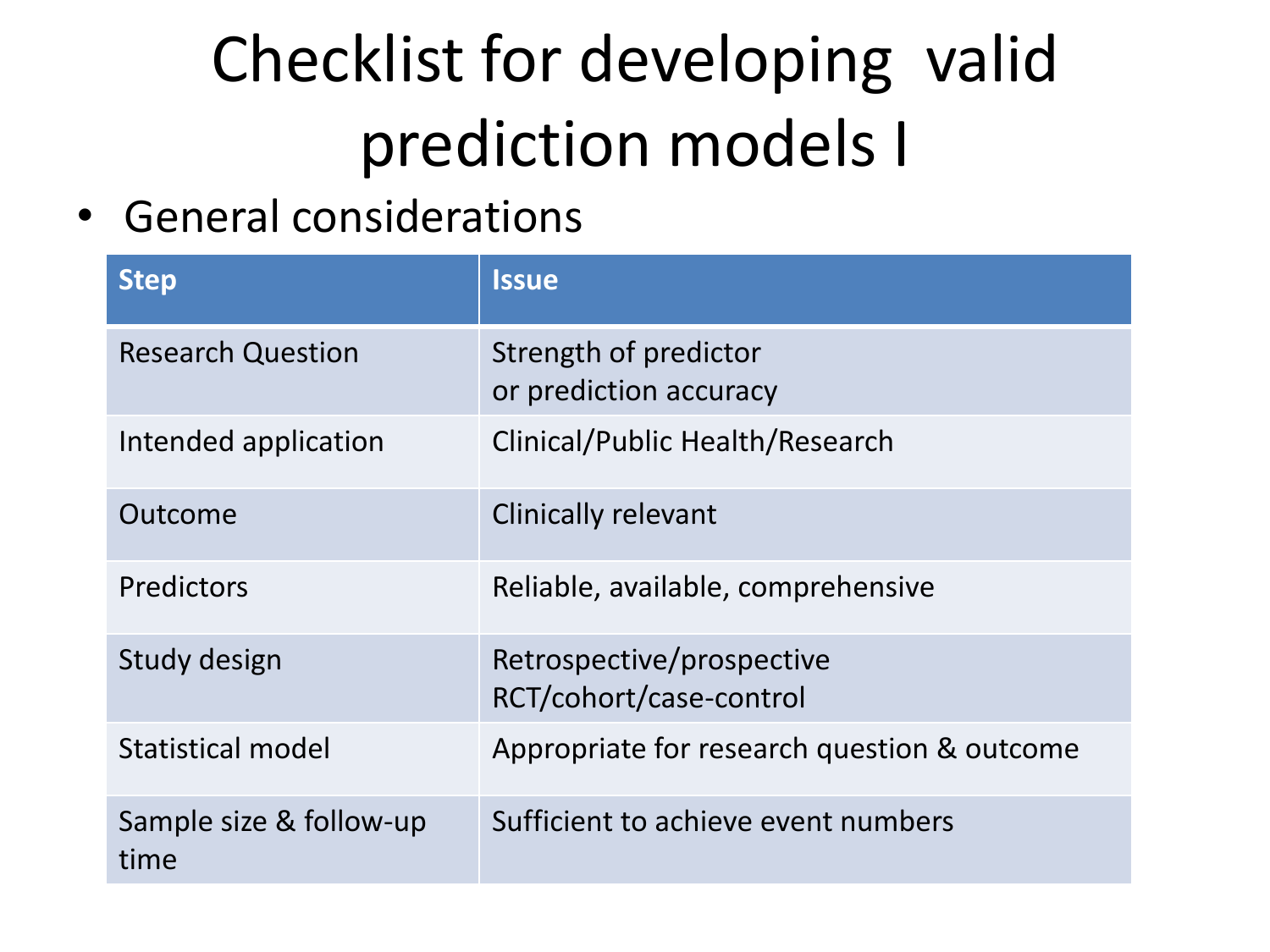### Checklist for developing valid prediction models II

• Modeling steps

| <b>Step</b>                | <b>Issue</b>                                              |
|----------------------------|-----------------------------------------------------------|
| Data inspection            | Distribution of values<br><b>Extent of missing values</b> |
| Coding of predictors       | Predictor transformations & categorization                |
| <b>Model specification</b> | Selection of main effects<br>Testing of assumptions       |
| <b>Model estimation</b>    | Shrinkage included?                                       |
| Model performance          | Measures used?                                            |
| <b>Model validation</b>    | Internal validation?<br>External validation?              |
| Model presentation         | Appropriate for research question &<br>outcome            |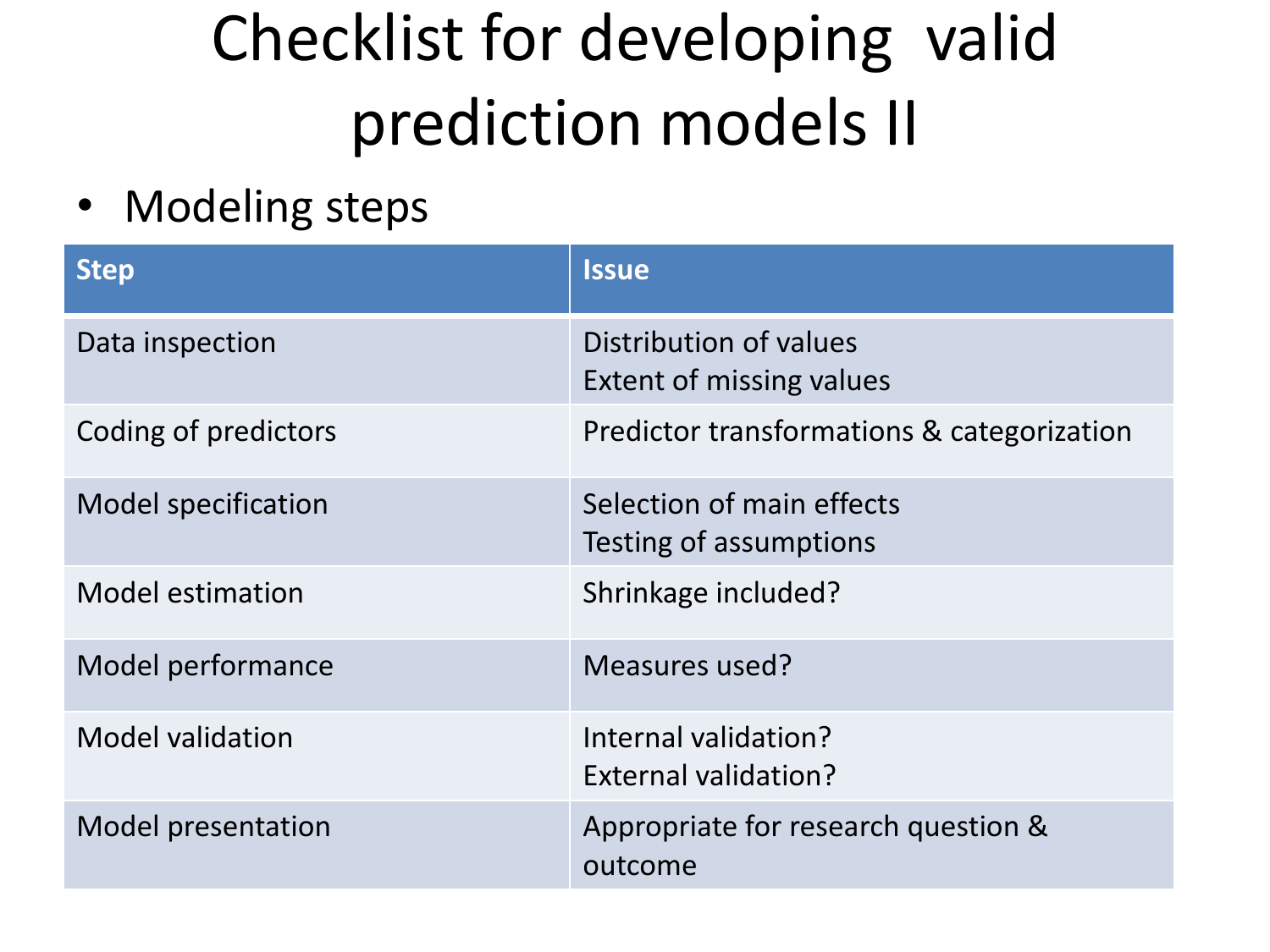# Model development

- Study design for data collection
	- cohort vs case-control
		- censoring
	- retrospective vs prospective
		- quality of data

- Data & modeling issues
	- missing predictors
	- distribution of predictor values
	- predictor coding
	- predictor selection (model specification)
	- estimation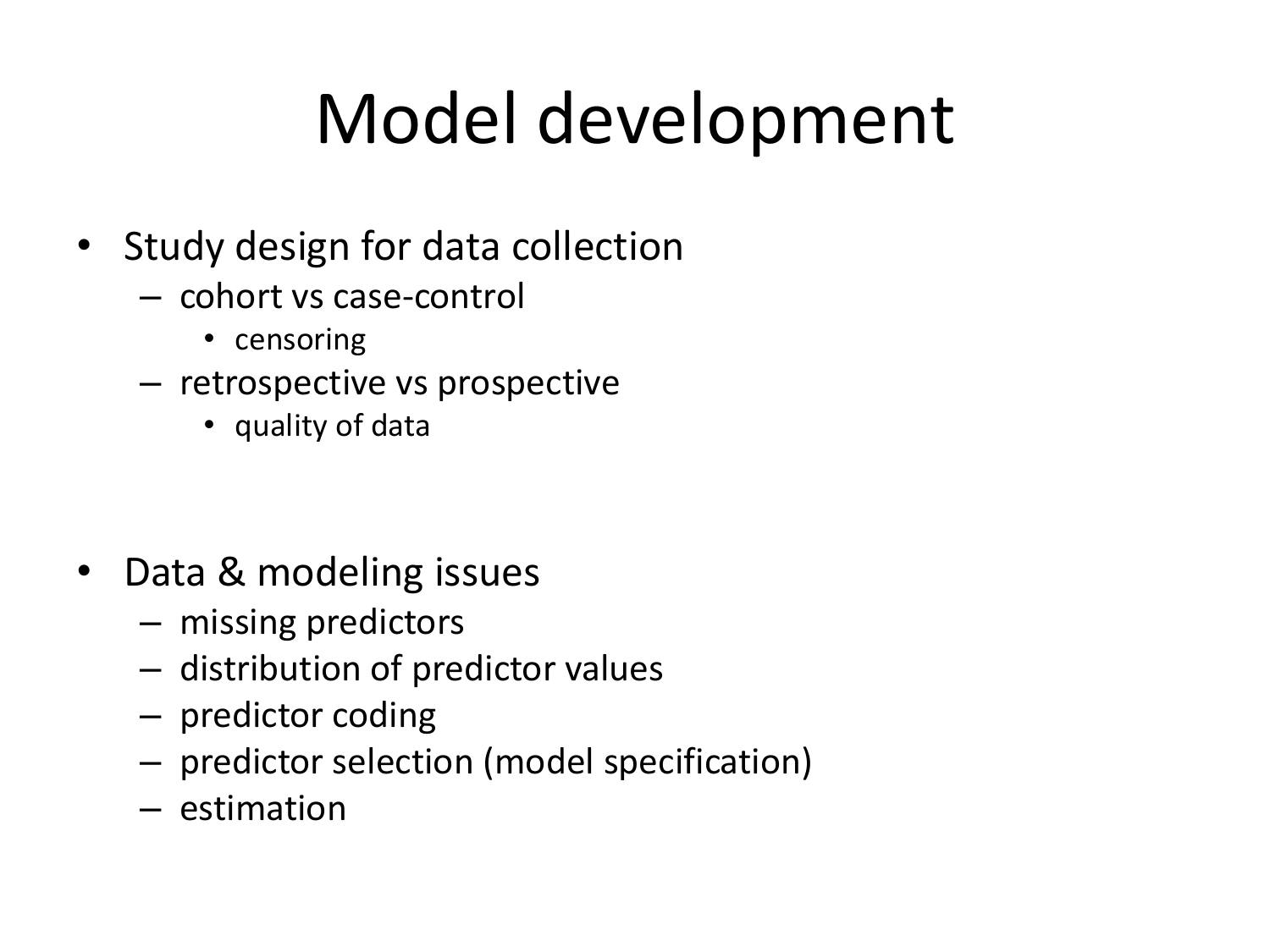# Model performance criteria

- Global measures
	- proportion of variability "explained" by the model
	- $R^2$
- Discrimination
	- how well are cases & controls separated?
	- ROC curve (SE vs SP) & the AUC (*c* statistic)
	- Box plots & the Discrimination slope
- Calibration
	- how close is the predicted to the observed risk?
	- Calibration plot (Observed vs Predicted risk)
		- goodness-of-fit tests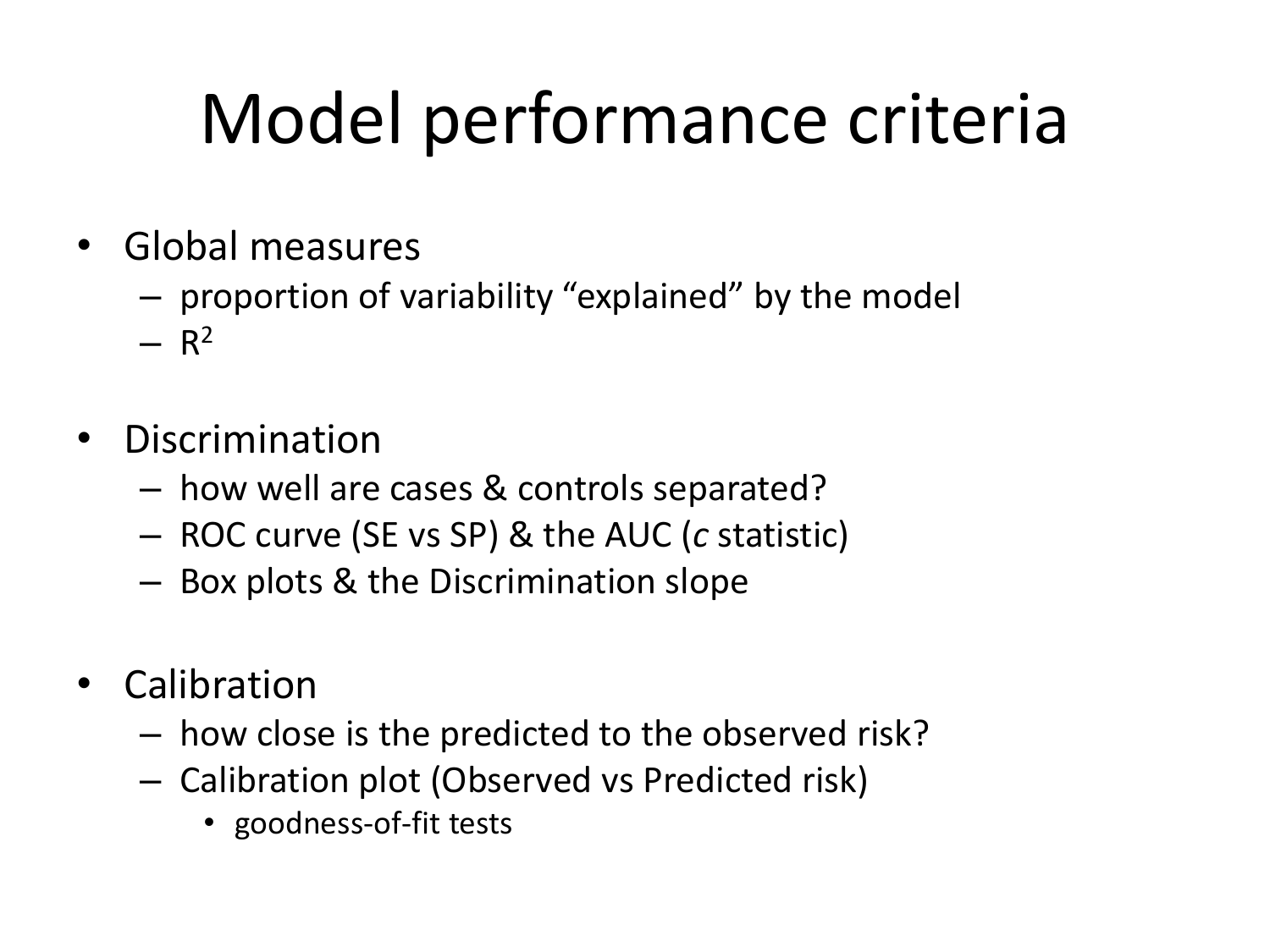## Model validation

- Internal
	- based on development dataset (1 setting)
		- apparent, split-sample, cross-validation, bootstrap

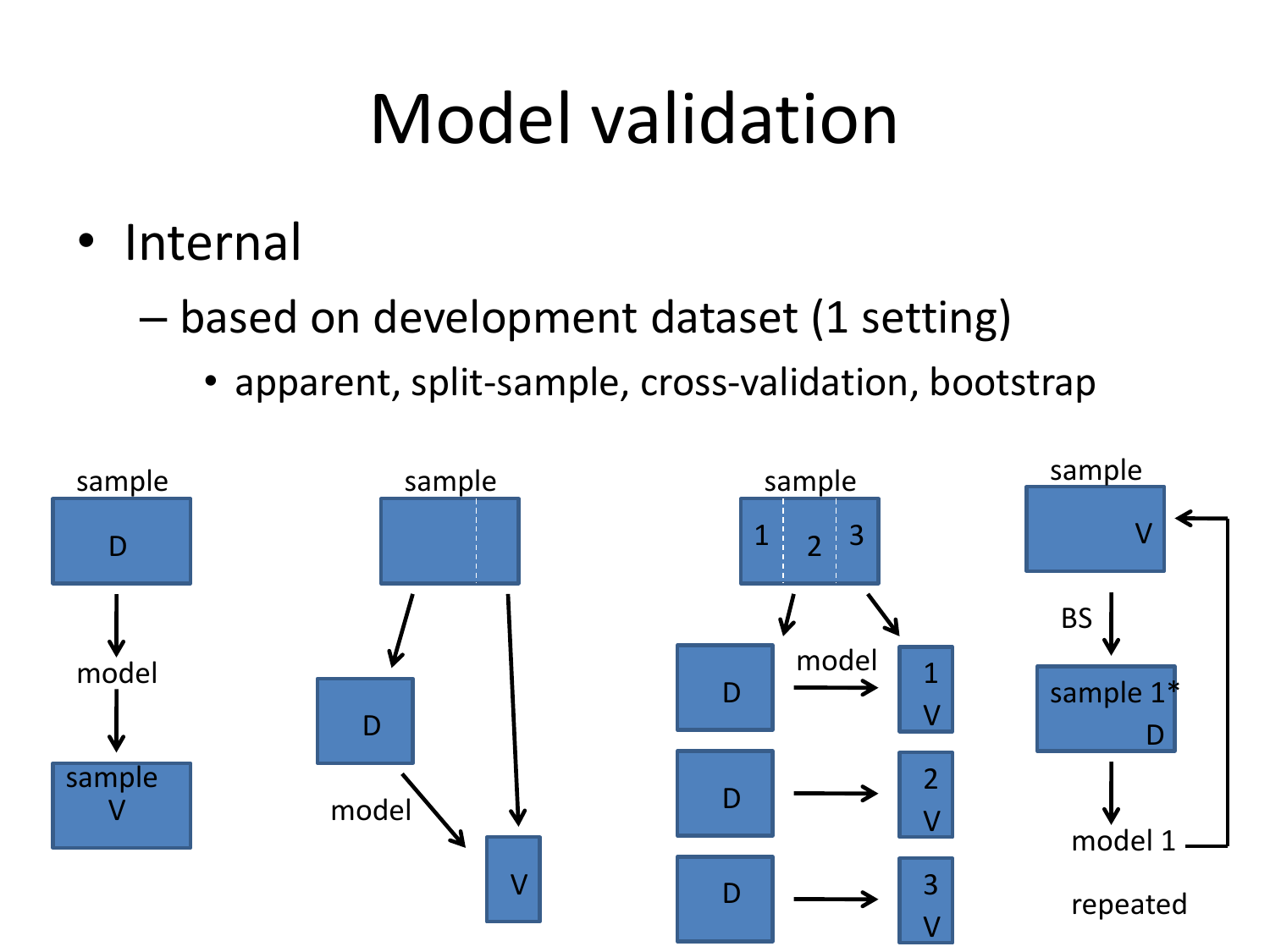# Model validation

- External
	- based on separate plausibly related populations
		- temporal, geographic, fully independent
	- attests to external generalizability (transportability)
- If poor performance ...
	- instability of development
	- presence of unaccounted for predictors in ext pop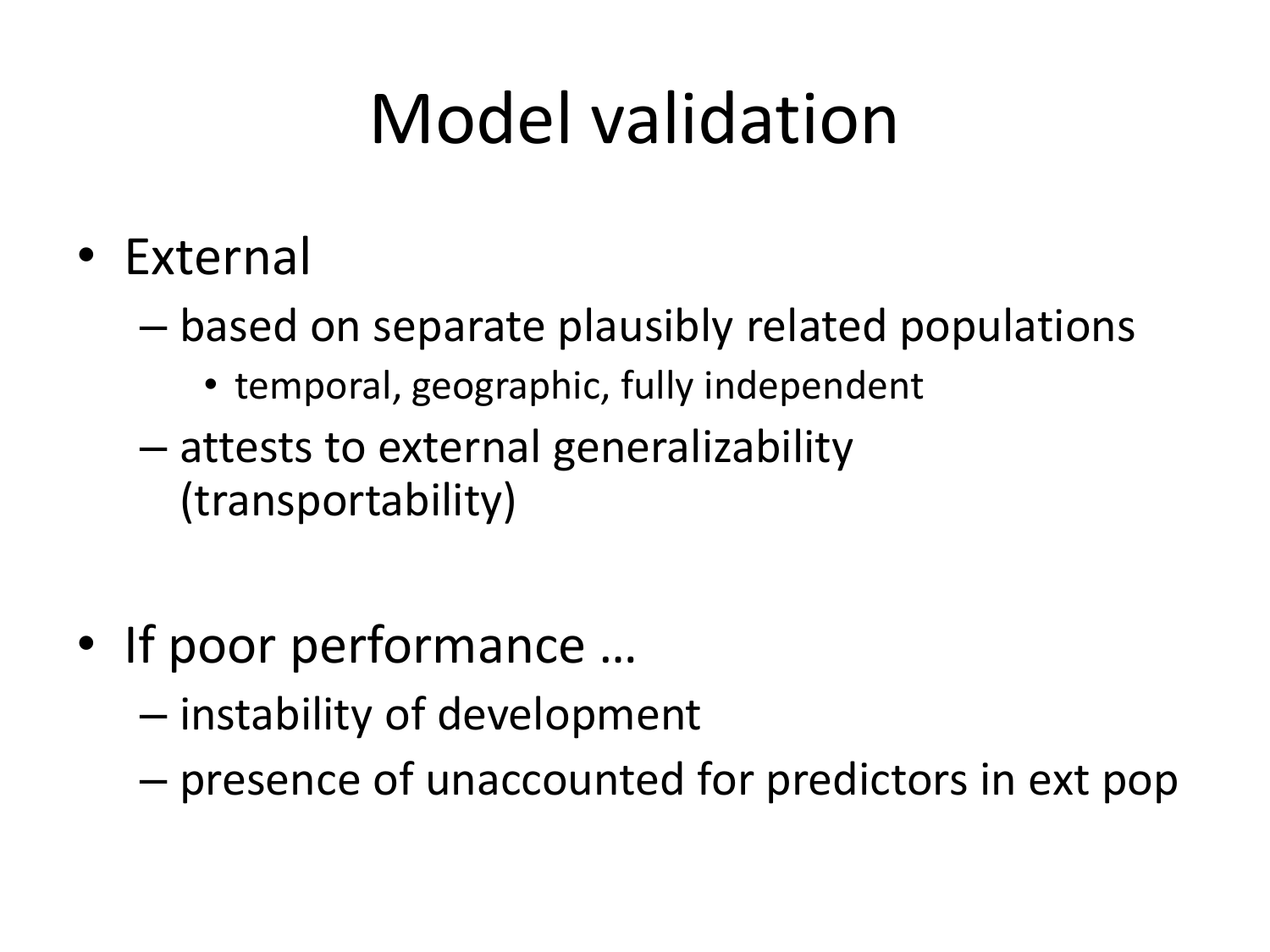### Impact assessment

• Prediction quality measures are analogous to diagnostic accuracy measures, they do not tell us the impact of actually using the rule compared to not using it. We need to assess the effect of using the risk predictor on clinically important outcomes

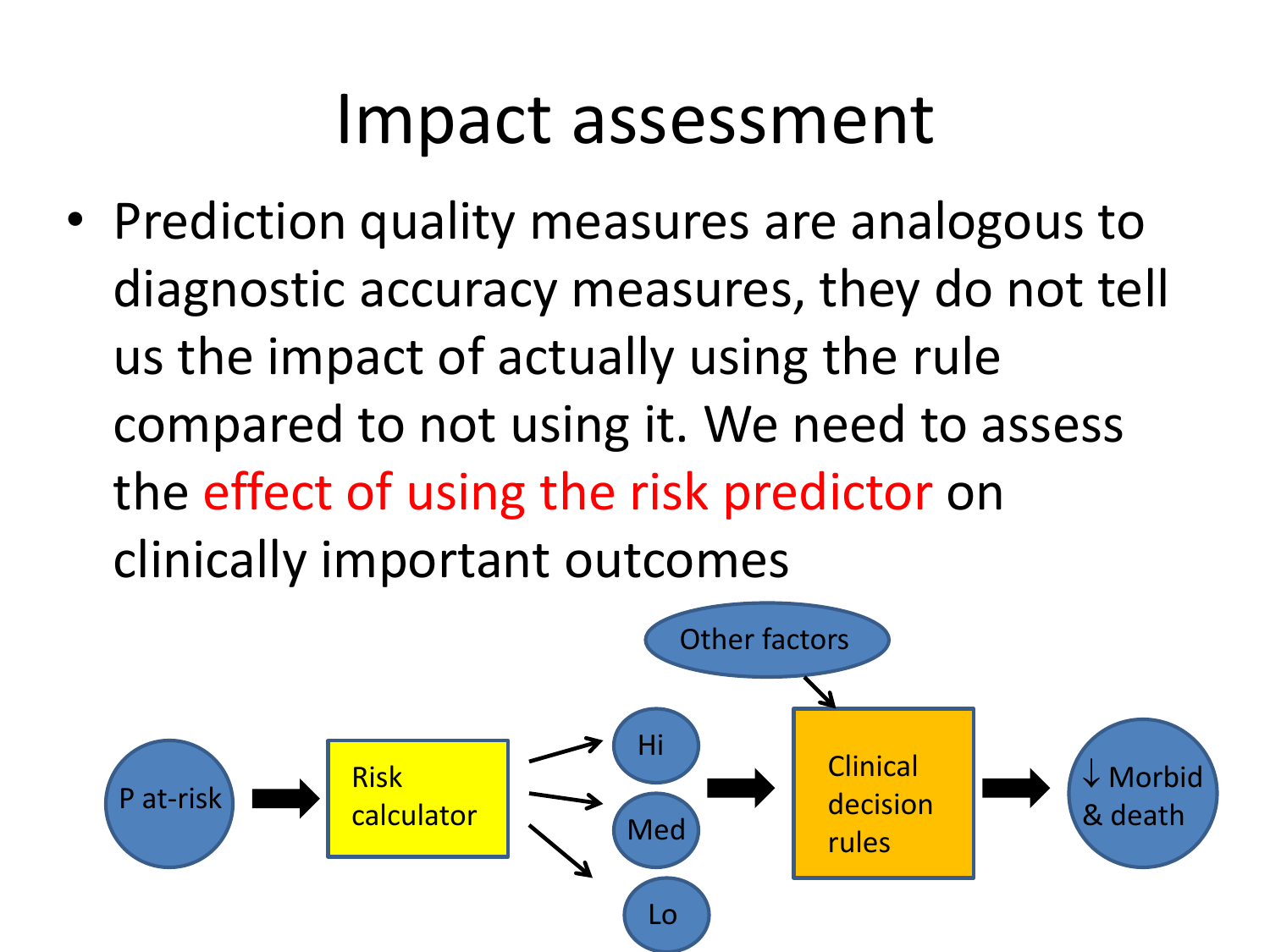# Conclusion

• A prognostic model is a mathematical model that relates prognostic factors to outcome prognosis:



*Prediction model*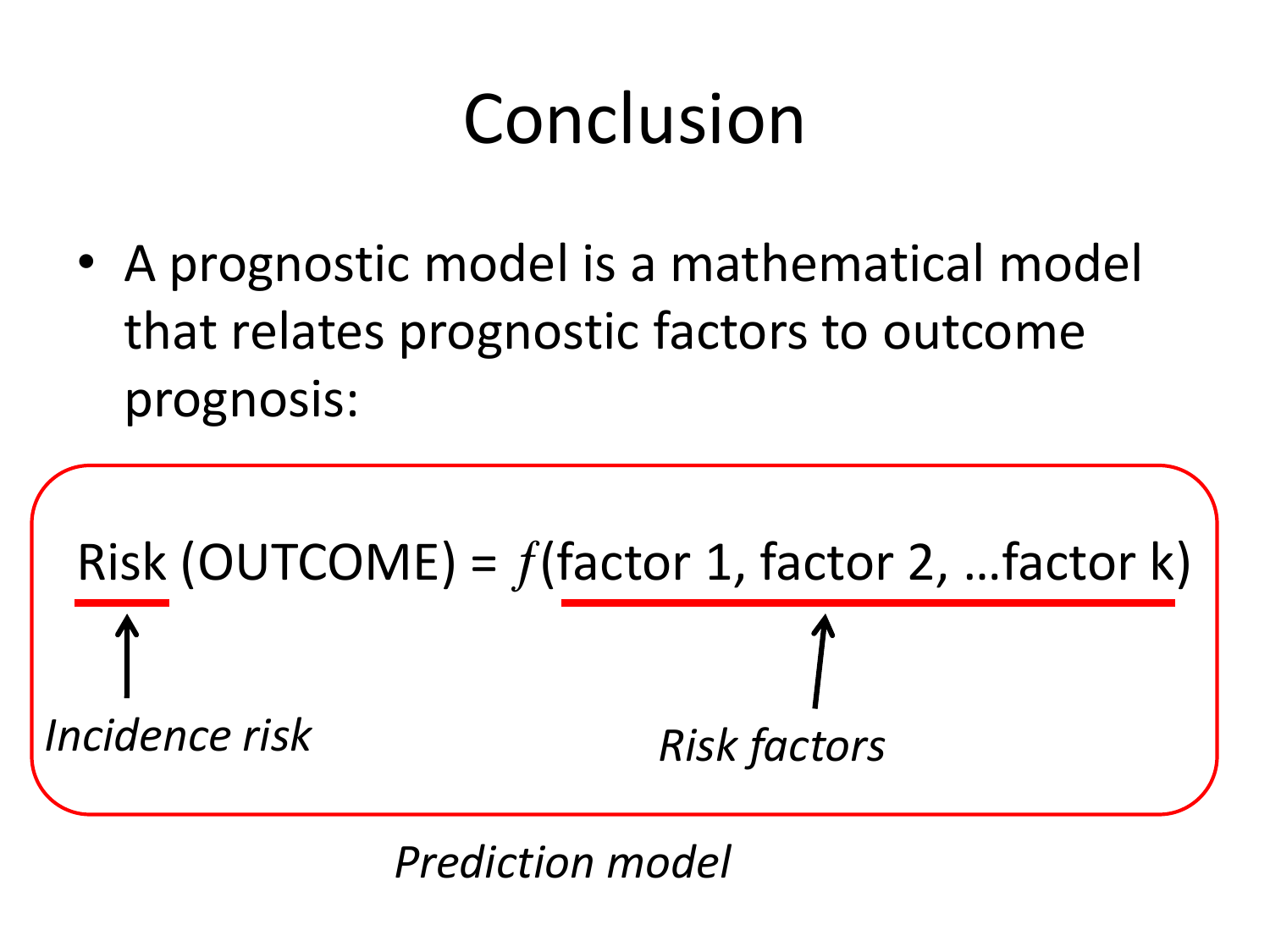# Critical appraisal strategy

- First appraise relevance by considering
	- the question being asked by the authors & the question actually answered by the study reported
	- target population
	- exposure
	- outcome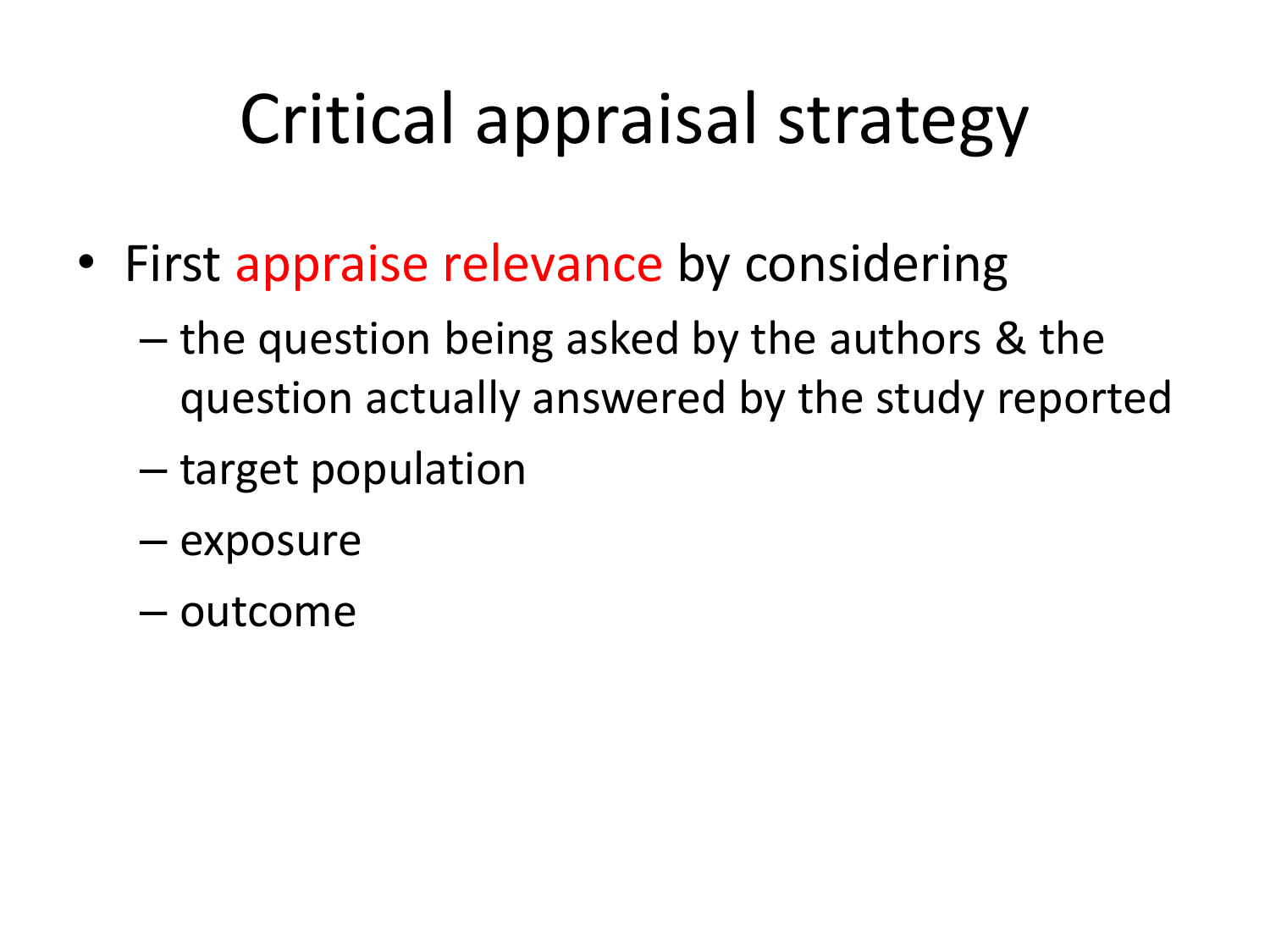# Critical appraisal strategy

- If relevant, appraise the vulnerability of the study to bias (risk of bias)
	- sampling of study population
	- measurement of exposure
	- measurement of outcome
	- effect of confounders
	- proposed method of analysis